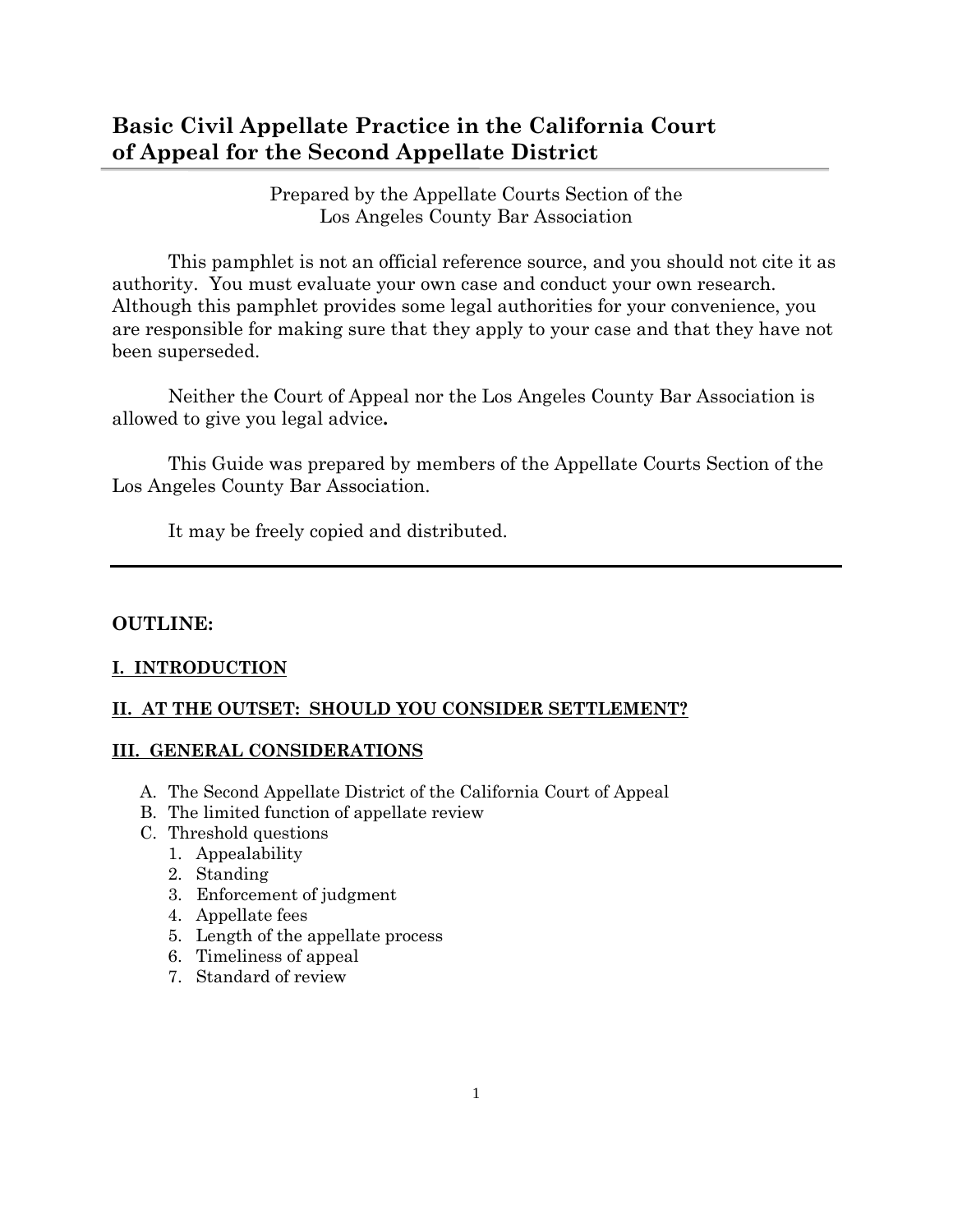## **[IV. MECHANICS OF THE APPELLATE PROCESS](http://www.lacba.org/showpage.cfm?pageid=2730#mechanics)**

- A. The notice of appeal
- B. The record on appeal
- C. The Civil Case Information Statement and the Certificate of Interested Entities or Persons
- D. Briefing
	- 1. The basic timetable
	- 2. Extensions of time
	- 3. Technical requirements
		- (a) Content
		- (b) Citing the record
		- (c) Citing legal authorities
		- (d) Format
		- (e) Attachments
		- (f) Filing and service
	- 4. Common pitfalls
	- 5. What if the Clerk rejects a document?

## **[V. ORAL ARGUMENT AND DECISION](http://www.lacba.org/showpage.cfm?pageid=2730#oral)**

- A. Scheduling
- B. Preparing for argument
- C. Participating in argument
- D. Decision

## **[VI. PETITIONS FOR REHEARING](http://www.lacba.org/showpage.cfm?pageid=2730#petitions)**

- A. Should you seek rehearing in the Court of Appeal?
- B. Deadlines
- C. Considerations in preparing the petition and answer
- D. Ruling

## **[VII. POST-DECISION PROCEEDINGS](http://www.lacba.org/showpage.cfm?pageid=2730#post)**

- A. Review by the California Supreme Court
- B. Remittitur
- C. Recovering costs on appeal

## **[VIII. REPRESENTING YOURSELF](http://www.lacba.org/showpage.cfm?pageid=2730#representing)**

- A. General considerations
- B. The Public Counsel Appellate Self-Help Clinic

## **[IX. ADDITIONAL INFORMATION AND RESOURCES](http://www.lacba.org/showpage.cfm?pageid=2730#additional)**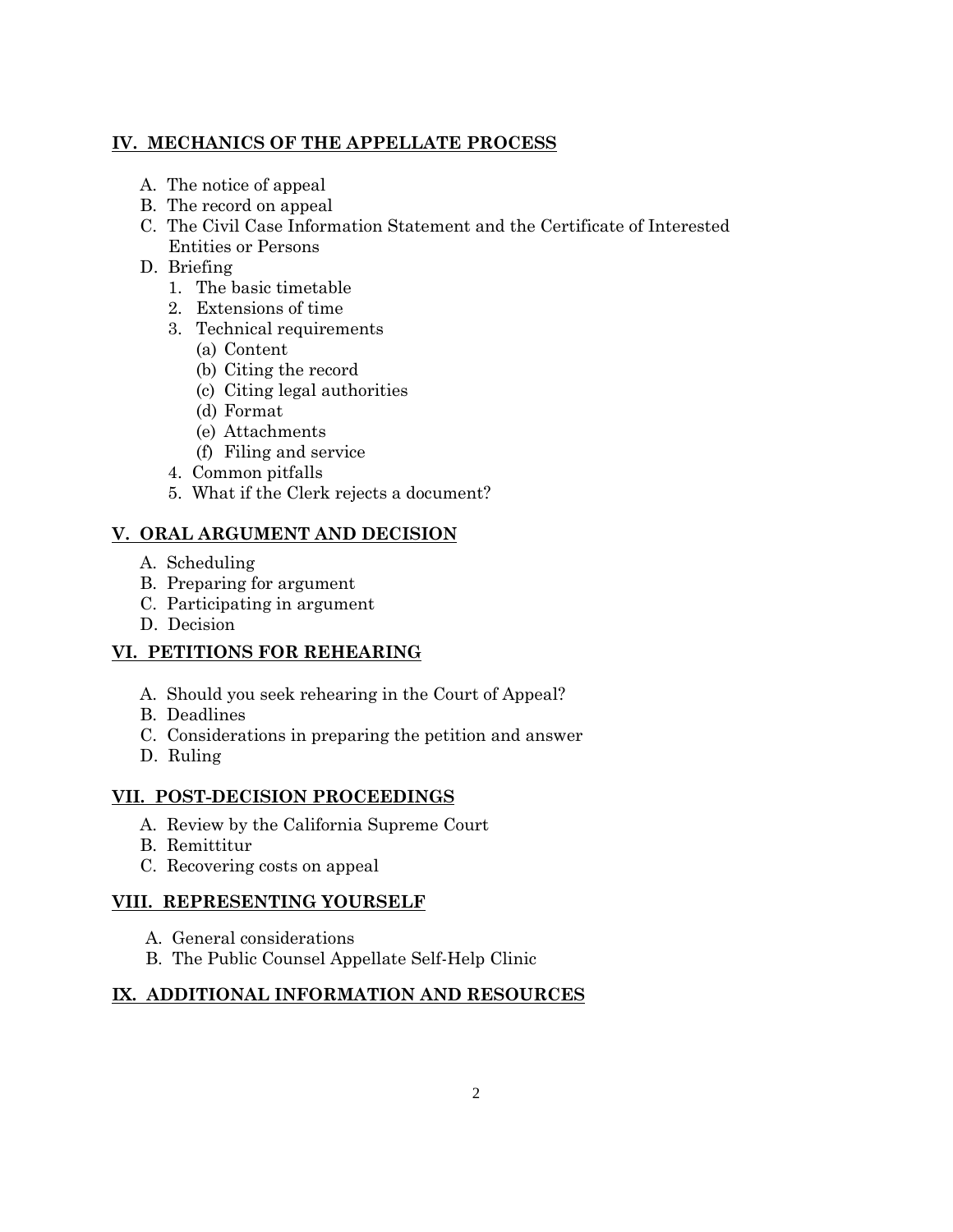## **I. INTRODUCTION**

This guide provides a simplified outline of the basic procedures that govern appeals in civil cases in the Second Appellate District of the California Court of Appeal. It does not address appeals in criminal matters, writ petitions, or any aspect of appellate practice in the federal courts.

You can find suggestions for further reading at the end of this guide. You may also wish to consult an appellate specialist.

## **II. AT THE OUTSET: SHOULD YOU CONSIDER SETTLEMENT?**

Appeals can be time-consuming and expensive. They usually require considerable effort in obtaining and reviewing the record of the trial court proceedings, researching legal issues, and preparing briefs that meet the criteria for appellate review. The process may take many months or even years, and the outcome is never certain.

In order to help parties avoid the delay and expense of appeals, the Second Appellate District conducts a voluntary mediation and settlement conference program for civil cases. The program has been instrumental in the early resolution of many appeals.

After the appeal is filed, if all parties agree, the Court of Appeal appoints a volunteer settlement officer, either an appellate specialist or an experienced mediator with training in appellate issues. The conference usually takes place before the record on appeal is prepared and before any briefing. If the case does not settle, it proceeds along its normal course.

Settlement conferences are conducted entirely through the Clerk's Office, which provides no information to the justices about individual settlement conferences.

Settlement conferences require a substantial investment of time by the Court's staff and volunteer settlement officers. Parties should not participate unless they are genuinely interested in settlement. **If your case settles while the appeal is pending, you must notify the Court immediately.**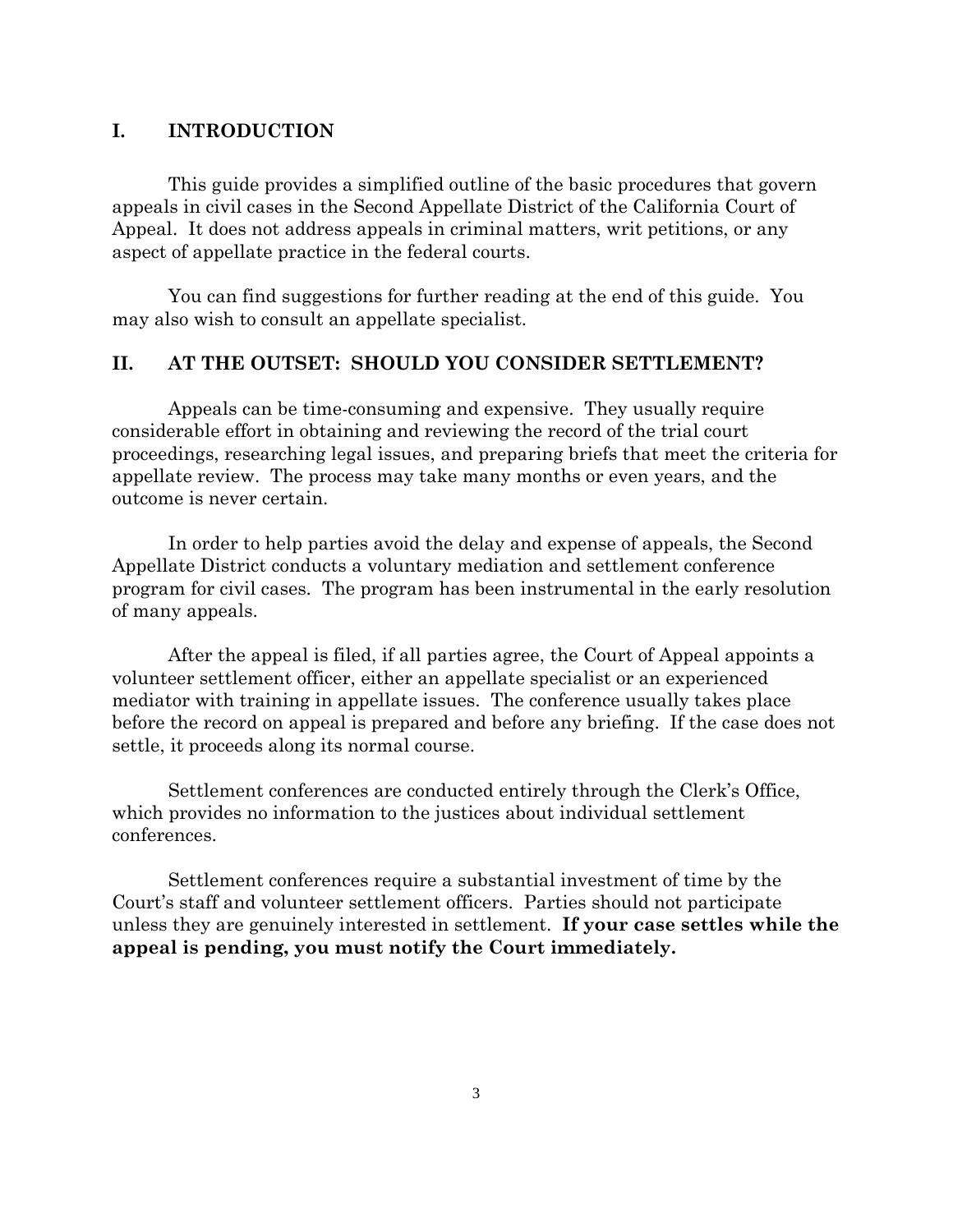## **III. GENERAL CONSIDERATIONS**

#### **A. The Second Appellate District of the California Court of Appeal**

The Second Appellate District of the California Court of Appeal consists of eight divisions with four justices each. Division Six handles appeals from the superior courts of Ventura, Santa Barbara and San Luis Obispo counties. Appeals from the Los Angeles County Superior Court are randomly assigned to one of the remaining divisions (and on occasion to Division Six). Once a case is assigned to a division, it is heard by three of the justices within that division, or sometimes by two of the division's justices and a "pro tem" judge of the superior court sitting on the Court of Appeal by assignment. You can learn more about the Court and each division by visiting the Court's website at: [http://www.courts.ca.gov/2dca.htm.](http://www.courts.ca.gov/2dca.htm)

#### **B. The limited function of appellate review**

An appeal is not a retrial. Trial courts resolve both legal and factual disputes, but appellate courts consider only legal questions. They do not reweigh the evidence, and they do not reassess witness credibility. With very narrow exceptions, appellate courts usually reject arguments that a judge or jury reached the wrong factual conclusion.

An appellate court is also limited by the "standard of review." This is the set of rules that govern how the court determines whether an error occurred. The standard of review varies depending on the type of issue and the procedural context, but it usually includes a presumption that the trial court's decisions were correct. In addition, even if the appellate court finds error, it cannot reverse the judgment unless it also finds that the error was prejudicial. In civil cases, this means the court cannot reverse unless it concludes it is reasonably probable that, without the error, the result would have been more favorable to the appellant. See below for more detail.

### **C. Threshold questions**

In evaluating whether to appeal or how to respond to an opponent's appeal, consider the following.

#### **1. Appealability**

Is the order or judgment appealable? With some important exceptions, only final judgments are appealable. For example, an order sustaining a demurrer without leave to amend or granting a summary judgment motion is not appealable; you can appeal only from the judgment entered pursuant to one of those orders.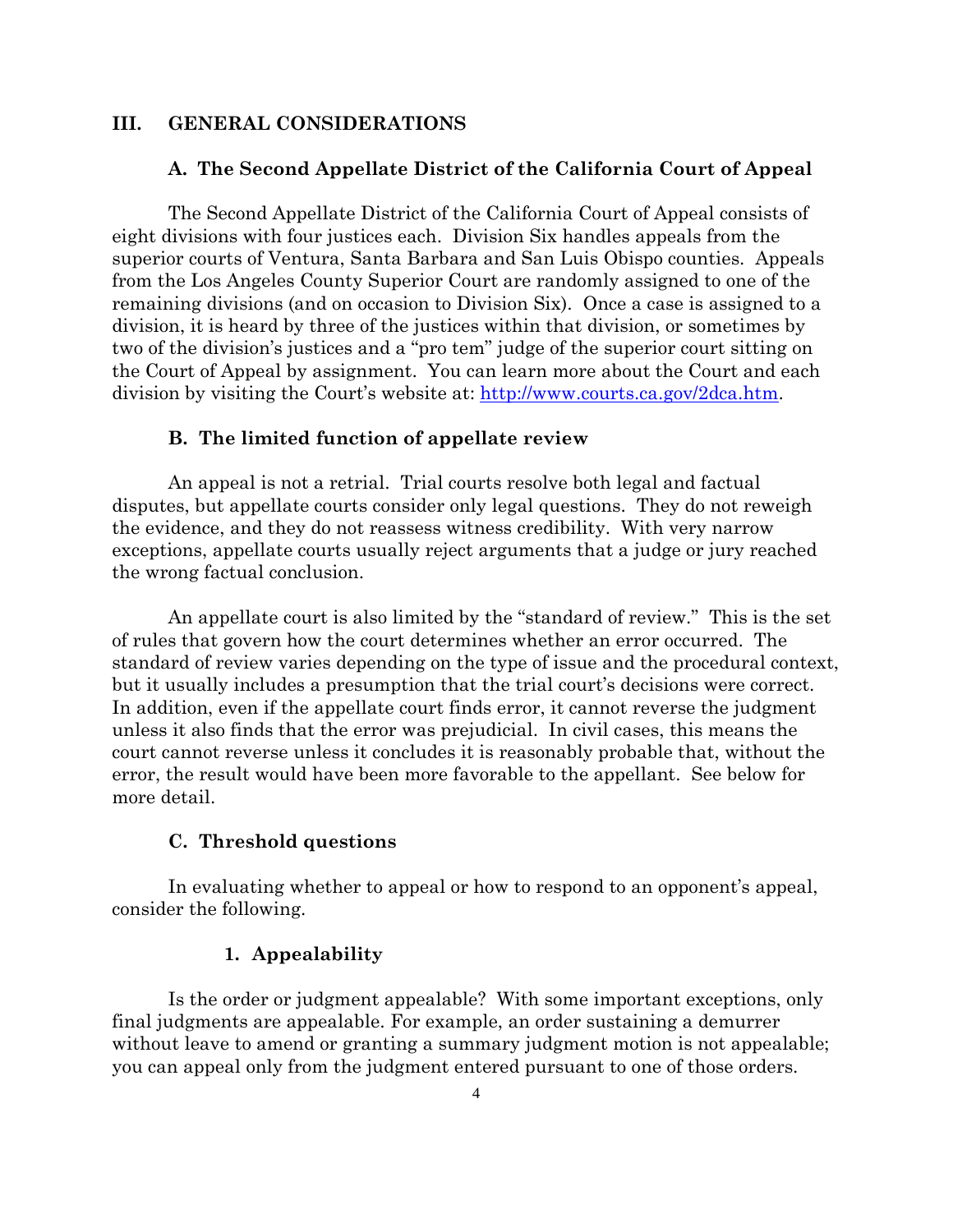Code of Civil Procedure sections 904.1 and 904.2 list many types of appealable orders, but there are others. You should therefore consult practice guides and any special statutes that govern your case.

## **2. Standing**

Does the prospective appellant have standing to appeal? To have standing, the appellant must be "aggrieved" by the judgment or order. In general, this means that the appellant must be a party to the case and must be "injuriously affected" in an "immediate, pecuniary, and substantial" way.

#### **3. Enforcement of judgment**

Does the appellant have the resources to see the appellate process through? Where a judgment requires the payment of money, the judgment creditor (the party who won in the trial court) can usually enforce it immediately. Can the appellant withstand this enforcement? If not, an appellant can stop enforcement by obtaining a bond from a surety company. In most cases, (1) the appeal bond must be for at least 1½ times the amount of the judgment, (2) most judgment debtors will have to give the surety company security equal to the amount of the bond, and (3) the annual bond premium can be 1-2% of the amount of the bond. There are a few other ways to stop enforcement of a judgment, but they are beyond the scope of this pamphlet. The appellant should consult practice guides or an appellate specialist.

#### **4. Appellate fees**

The appellant generally must pay a filing fee of \$775 and a Clerk's Transcript deposit of \$100. (Note: these are the current fee and deposit amounts. They may change in the future.) The appellant also must pay the costs of preparing the record on appeal. The record on appeal includes the written portion of the appellate record, typically contained in a Clerk's Transcript (Rule 8.122, Cal. Rules of Court) or an Appendix (Rule 8.124, Cal. Rules of Court). This cost may be several hundred dollars, depending on the size of the Clerk's Transcript or Appendix.

In addition, the record on appeal often includes the record of the oral proceedings in the trial court, such as a hearing or trial. If a court reporter was present at the hearing or trial, you may include the Reporter's Transcript of the oral proceedings in the record on appeal (Rule 8.130, Cal. Rules of Court). You can contact the court reporter to obtain the estimated cost of preparing the Reporter's Transcript. If no court reporter was present at the hearing or trial, or if you cannot afford to pay for the Reporter's Transcript, you can file a motion to use a "settled statement" as the record of the oral proceeding (Rule 8.137, Cal. Rules of Court).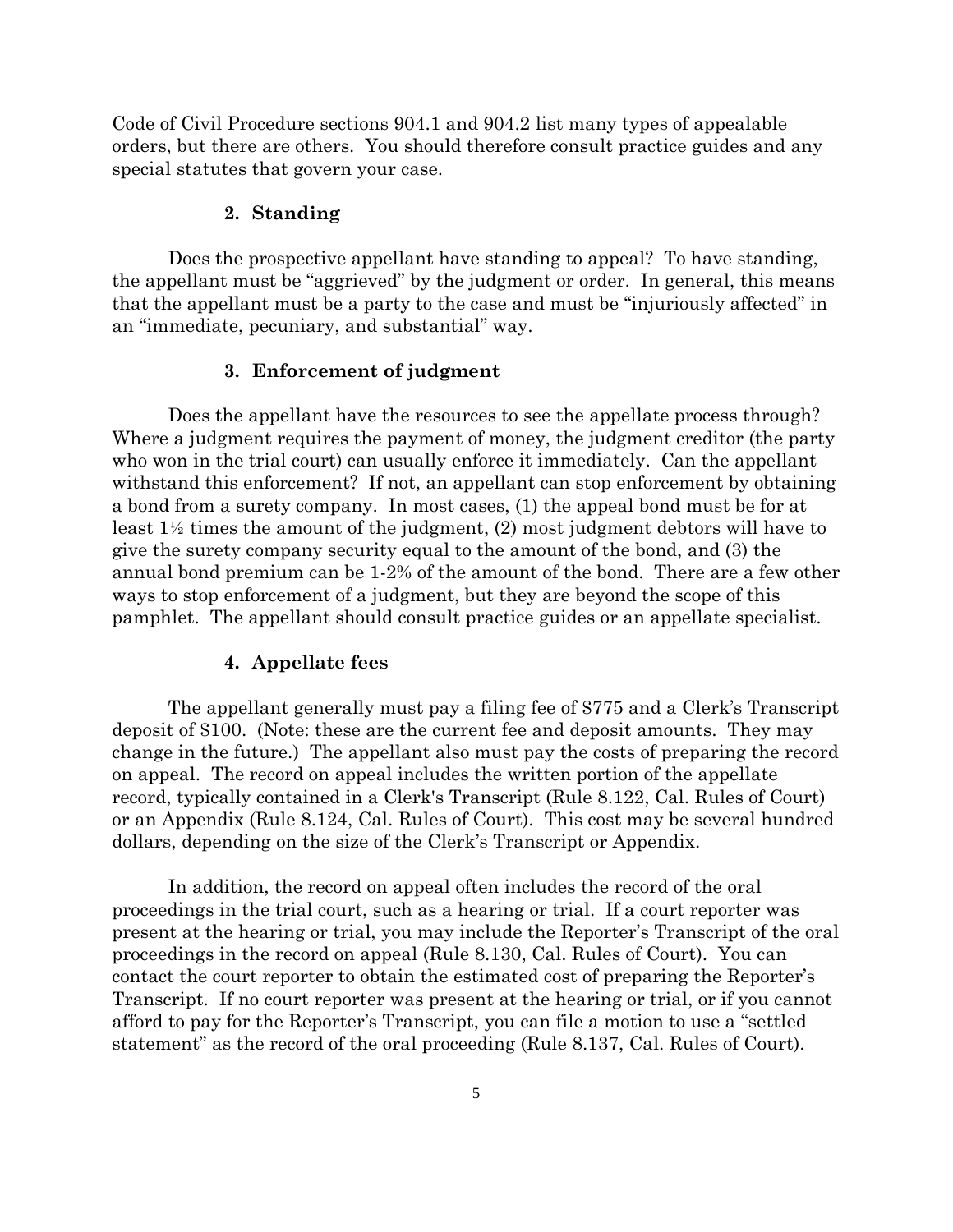If the appellant is indigent and obtains a fee waiver from the Superior Court or the Court of Appeal, the appellant will not need to pay the \$775 filing fee. Similarly, if an indigent appellant obtains a fee waiver from the Superior Court, the appellant will not be required to pay for the Clerk's Transcript. Instead, the Superior Court will prepare the Clerk's Transcript without cost to the appellant. If the appellant chooses to proceed with a Rule 8.124 Appendix rather than a Clerk's Transcript, however, the appellant will bear the cost of preparing the Appendix even if the appellant has a fee waiver.

Keep in mind that **fee waivers do not apply to Reporter's Transcripts**. Although the Transcript Reimbursement Fund (TRF) operated by the Court Reporter's Board of California has a program to help indigent litigants obtain free Reporter's Transcripts, the TRF has limited funds and an application for assistance may significantly slow down your appeal.

The respondent generally must pay a filing fee of \$390, due when the respondent first files a document in the Court of Appeal. (Note: this is the current fee amount. It may change in the future.) The respondent also must pay for its copy of the Clerk's Transcript and the Reporter's Transcript (unless the respondent makes a timely request to borrow the record under Rule 8.153). If the respondent is indigent and obtains a fee waiver from the Superior Court or the Court of Appeal, the appellant will not need to pay the \$390 filing fee. Similarly, if an indigent respondent obtains a fee waiver from the Superior Court, the respondent will not be required to pay for its copy of the Clerk's Transcript.

### **5. Length of the appellate process**

Will the appellant have the necessary financial and emotional endurance? The time from notice of appeal to the conclusion of an appeal can be more than a year or even two, depending on how long it takes for the Superior Court to prepare the appellate record, for the parties to prepare their briefs, and for the Court of Appeal to hear argument and issue an opinion. During this time, most unpaid money judgments earn interest at 10%. And in some cases, the prevailing party will also recover attorneys' fees.

#### **6. Timeliness of appeal**

Is there time to appeal? The deadline for filing a notice of appeal is jurisdictional, and it cannot be extended by any agreement, conduct of the parties, or court order. The Court of Appeal must dismiss a late-filed appeal.

In most cases, the earliest of these two deadlines applies: (1) 60 days after a party or the Clerk of the Superior Court serves either a document entitled "Notice of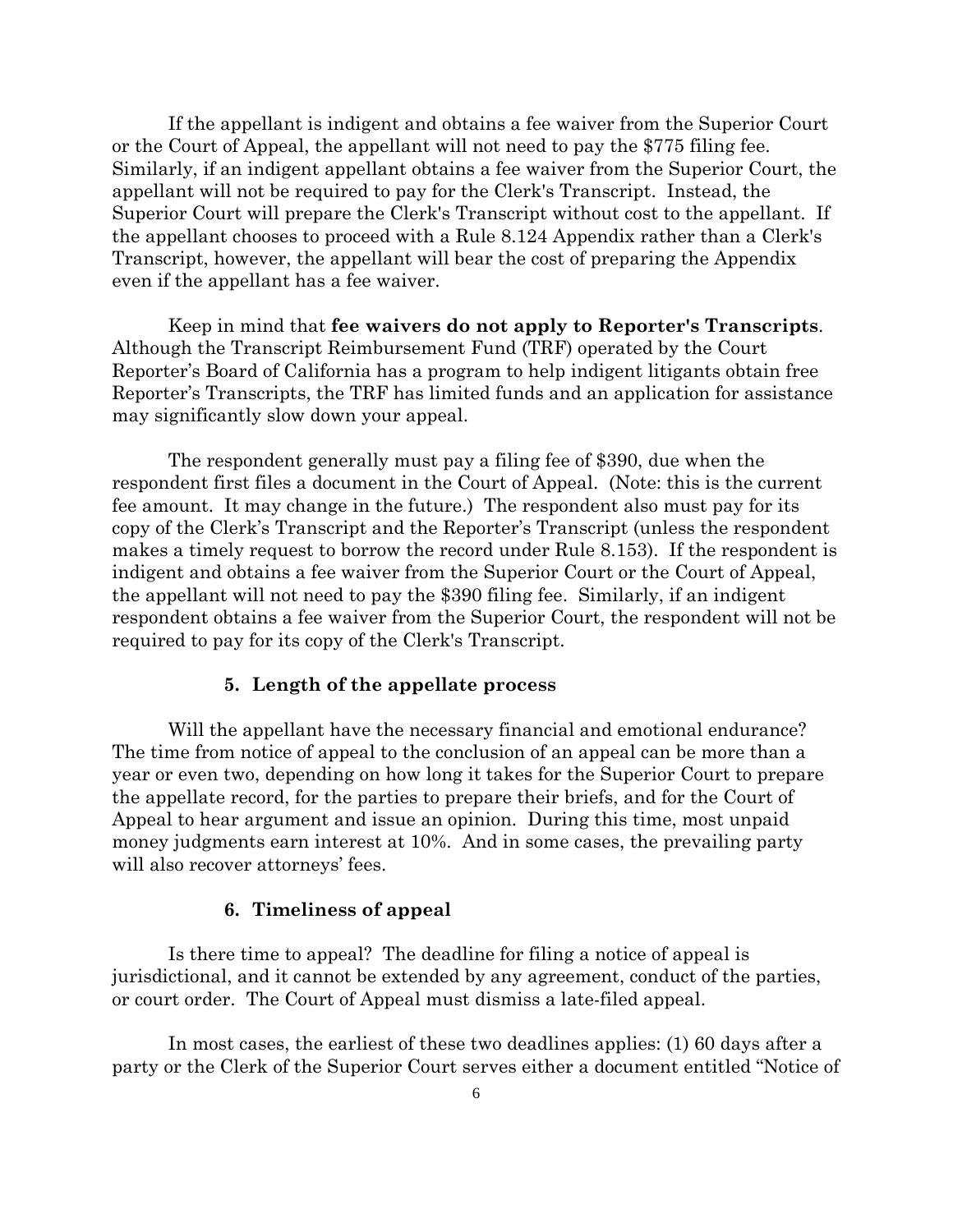Entry" of the appealable judgment or order or a file-stamped copy of the appealable judgment or order, showing the date either was served; or (2) 180 days after entry of the appealable judgment or order. (The filing of a judgment or order constitutes "entry.") (Rule 8.104, Cal. Rules of Court.)

Rule 8.108 extends the 60-day period when there was a timely motion for new trial, to vacate the judgment, for judgment notwithstanding the verdict, or for reconsideration under Code of Civil Procedure section 1008. A cross-appeal must be filed within 20 days after the superior court clerk serves notification of the first appeal. (Rule 8.108(g), Cal. Rules of Court.)

## **The five-day extension under Code of Civil Procedure section 1013 for service by mail does not apply to notices of appeal and does not extend the time to file them.**

Because the right to appeal can be lost forever if the appellant fails to file the notice of appeal on time, a prospective appellant should carefully study the applicable rules and practice guides, consider consulting an appellate specialist, and begin doing these things as early as possible.

## **7. Standard of review**

**What is the standard of review?** Standards of review are rules that guide the appellate court's decision about whether the trial court decision should be reversed. The appellant's opening brief must state which standard applies to each issue.

Generally, there are three standards of review:

a. "Substantial evidence": This standard usually governs appellate review of factual findings made by a jury or trial judge. When the appellant claims that a factual finding is not supported by the evidence, the Court of Appeal examines the entire record to determine whether there is sufficient evidence to support the finding. If there is, the Court must accept the finding as correct, even if a great deal of evidence contradicts it.

b. "Abuse of discretion": This standard usually governs appellate review of the trial court's rulings on procedural questions. The appellate court considers whether the trial court's ruling was within the bounds of reason, in light of all of the circumstances before it.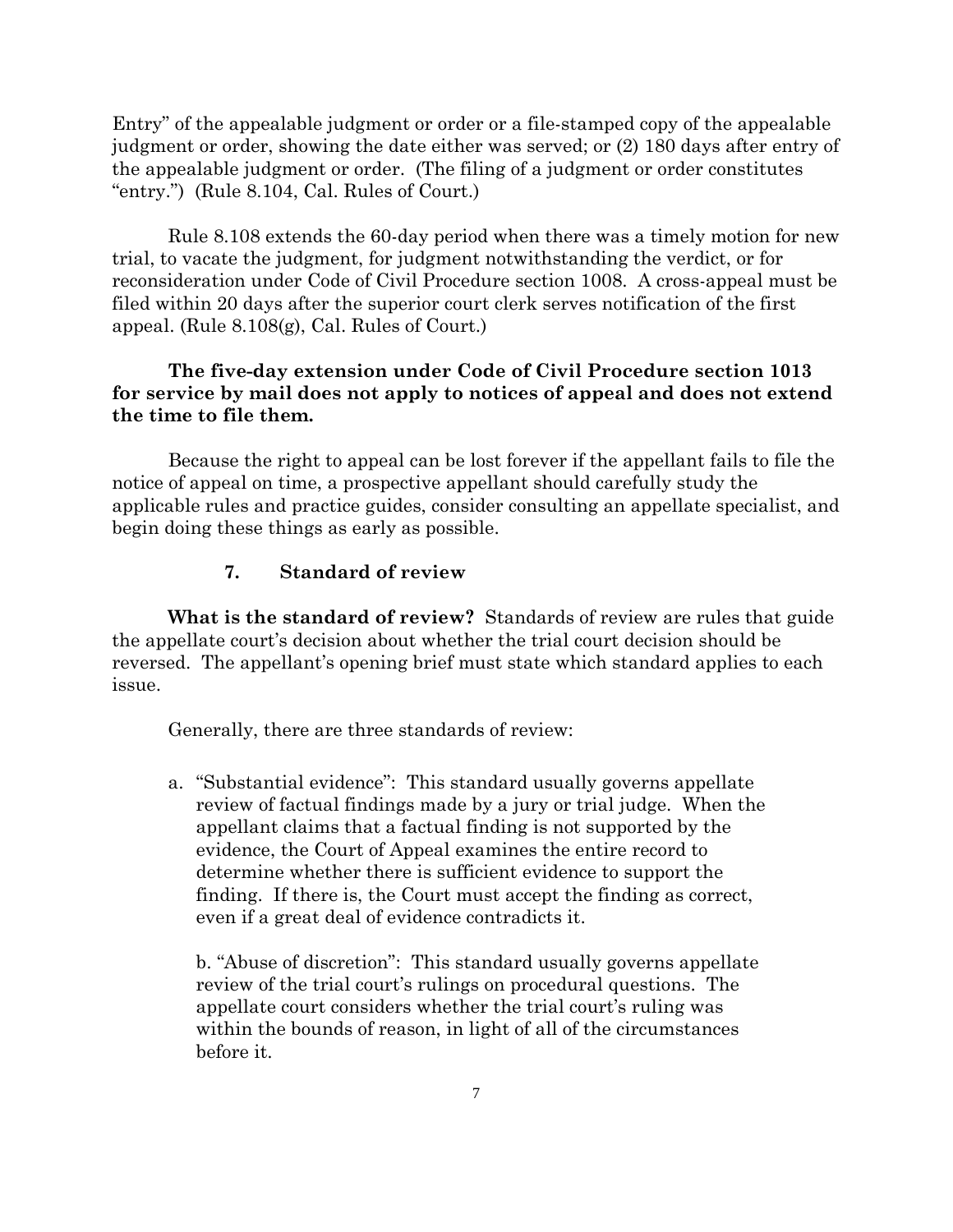c. "De novo": This standard is usually limited to the appellate court's review of the trial court's decision of pure questions of law. The reviewing court independently examines the trial court record, applies the same standard for decision as the trial court, and decides the issue anew.

For example, if the appellant's only complaint about the trial is that the jury believed Witness A instead of Witness B, the substantial evidence standard will apply. That means the appellate court must accept Witness A's testimony and will affirm as long as that testimony supports the judgment, regardless of what Witness B said. But if the appellant claims that Witness A's testimony was inadmissible (and if the appellant made a proper and timely objection at trial), the Court of Appeal will probably review that claim under the de novo or abuse of discretion standards, or under some combination of the two. (For example, the de novo standard might govern whether a particular rule of evidence applies to the situation, and the abuse of discretion standard might govern whether the trial court acted within the range of options permitted by that rule.)

Many trial court rulings are governed solely by the abuse of discretion standard. For example, the trial court has substantial leeway in such areas as pre-trial discovery rulings, continuances, and managing trials. The Court of Appeal will rarely second-guess a trial court's rulings in these areas.

## **IV. MECHANICS OF THE APPELLATE PROCESS**

### **A. The notice of appeal**

## **The deadlines for filing a Notice of Appeal are mandatory and jurisdictional. Do not wait until the last minute to file a Notice of Appeal.**

The Notice of Appeal or cross-appeal must describe the order or judgment being appealed and must be signed by the appellant or the appellant's lawyer. The filing fees for a Notice of Appeal or cross-appeal are set forth in Government Code section 68926, et seq. and Rule 8.100(b). You can use the Notice of Appeal form found on the Second District's website:

[http://www.courts.ca.gov/documents/app002.pdf.](http://www.courts.ca.gov/documents/app002.pdf) You must file the Notice of Appeal and fees with the Superior Court. (Instead of the filing fees, you may submit a fee waiver application.) You must arrange to have the Notice of Appeal served on the opposing party's lawyer (or the opposing party if he or she is unrepresented). The person who serves the Notice of Appeal must sign and date the proof of service on the Notice of Appeal before you file it. If you are appealing a decision in a case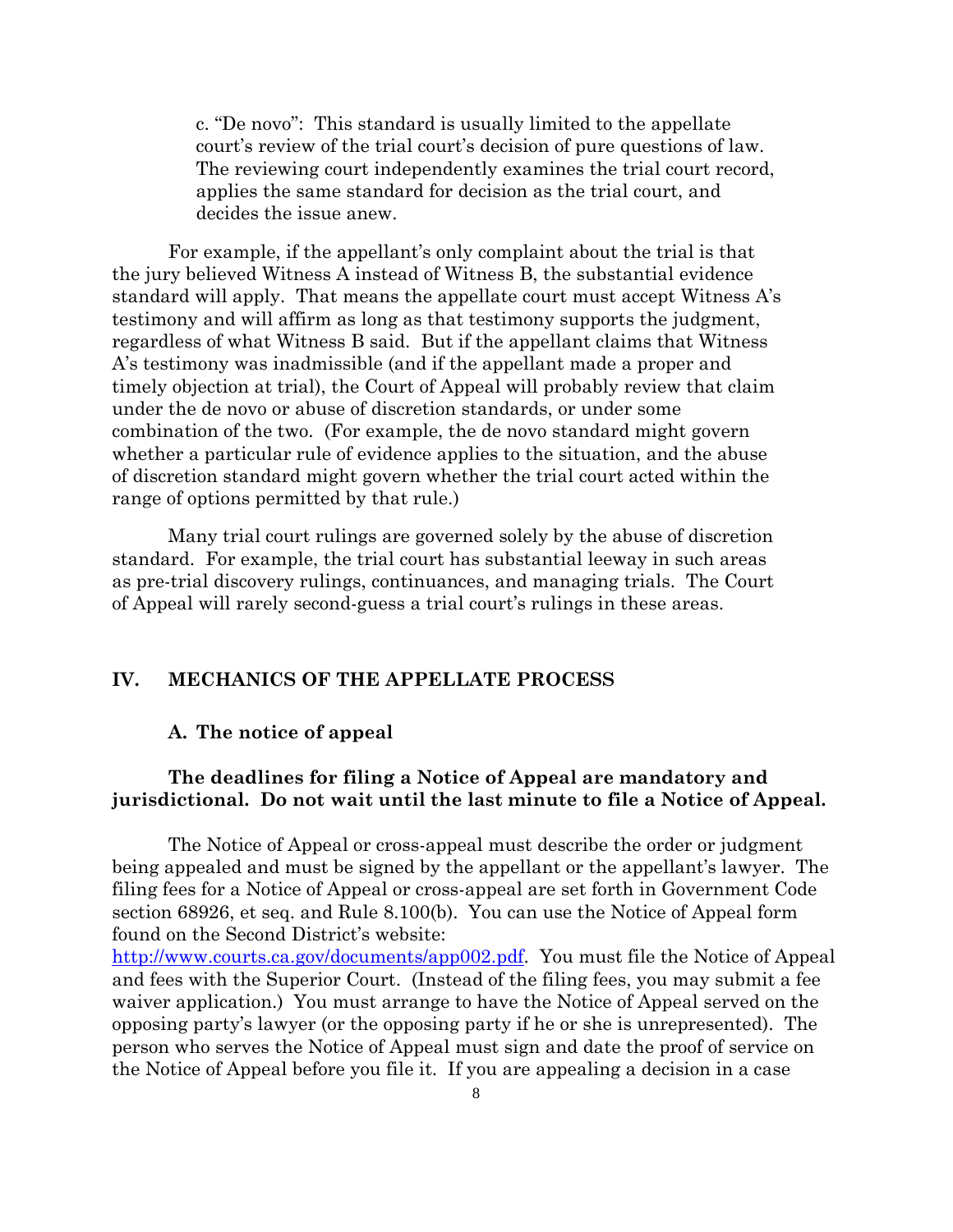heard in Los Angeles County, you should file the Notice of Appeal (including the signed and dated proof of service) and the filing fee (or fee waiver application) in Room 111 of the Stanley Mosk Courthouse in downtown Los Angeles, 111 N. Hill Street, Los Angeles, CA 90012.

#### **B. The record on appeal**

The appellant must designate the record on appeal within 10 days after filing the Notice of Appeal. (Rule 8.121.) You can use the record designation form found on the Second District's website: [http://www.courts.ca.gov/documents/2dca03/pdf.](http://www.courts.ca.gov/documents/2dca03/pdf) If the appellant fails to file a record designation, the superior court clerk will send out a notice of default. If the appellant fails to cure the default by filing the record designation within the time stated in the default notice, the appeal can be dismissed. (Rule 8.140.) To avoid dismissal for failing to timely and properly designate the record on appeal, the appellant should study the applicable rules and practice guides before filing the notice of appeal.

If the appellant cannot designate the record on appeal within 10 days after filing the notice of appeal, the appellant should file an application for an extension of time to designate the record on appeal. You can use the extension application form found on the Second District's website: [http://courts.ca.gov/documents/2DCA-](http://courts.ca.gov/documents/2DCA-02/pdf) $02$ /pdf. The appellant should file the application in the Court of Appeal.

Generally, there are three elements to the record on appeal: (1) oral proceedings, presented in a Reporter's Transcript (Rule 8.130) or a settled statement (Rule 8.137); (2) documents filed or lodged in the trial court, presented in either a Clerk's Transcript prepared by the superior court (Rule 8.122) or an Appendix prepared by one or both of the parties (Rule 8.124); and (3) exhibits, which may be copied in the Clerk's Transcript or Appendix and/or transmitted to the Court of Appeal (Rule 8.224). In cases that involve administrative proceedings, the record also may include an administrative record (Rule 8.123).

The designation of the Reporter's Transcript must comply with the Second District's Local Rule 3, which requires the designation to identify the date, the department number, the name of the reporter or electronic recording monitor, and the nature of the proceeding. The designation of the Clerk's Transcript must state the title and the filing date of each paper or record the appellant wants to have included in the record, and for each exhibit must state the exhibit number, a brief description, and the admission status. Alternatively, the appellant may elect to file an Appendix under Rule 8.124, which requires only a notice stating the election.

Rules 8.122 and 8.130 allow the respondent to designate materials the appellant did not designate. In addition, under Rule 8.124(a)(1)(B), the respondent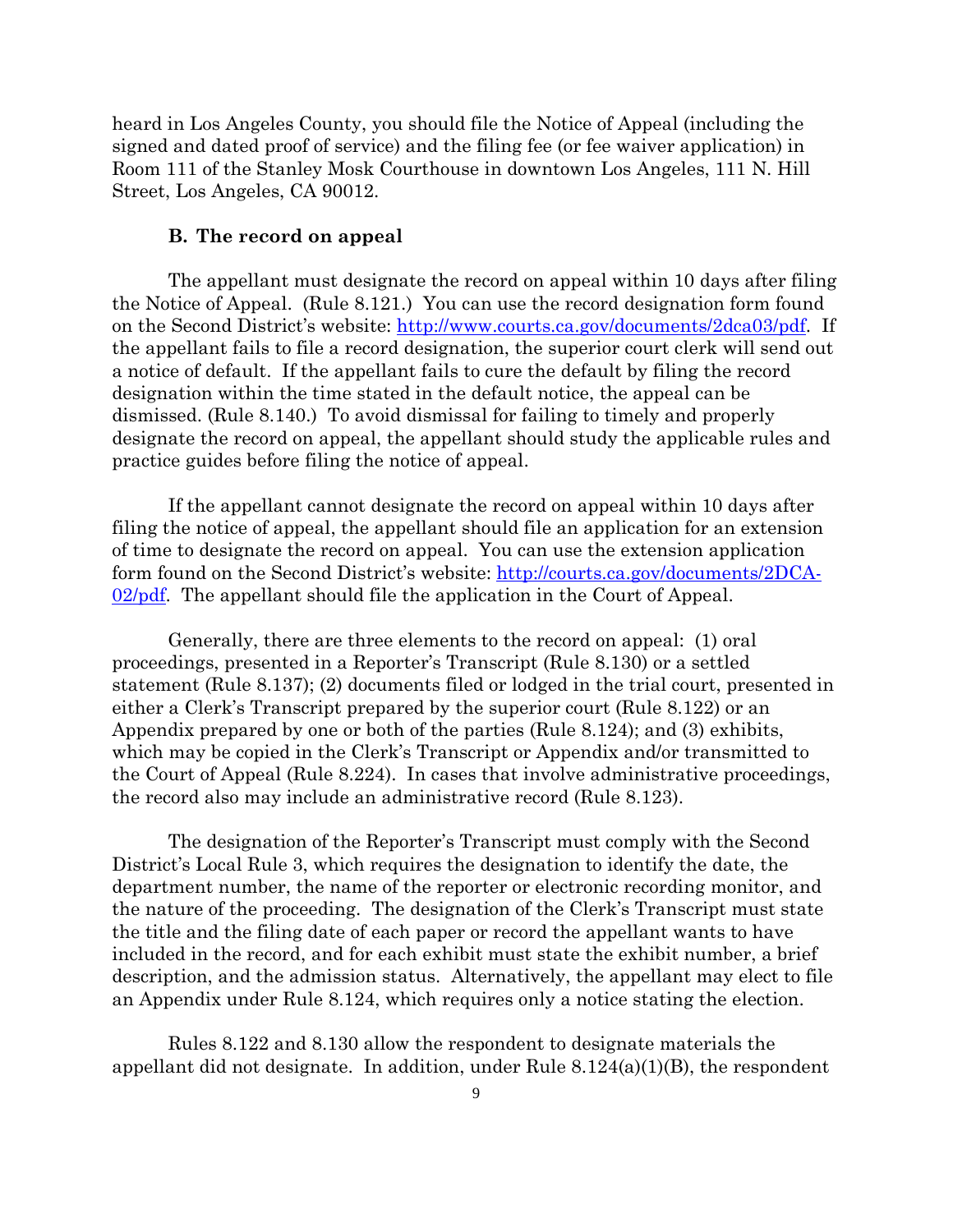may require the case to proceed with an Appendix by filing a notice to that effect within 10 days after the filing of the notice of appeal, except when the appellant has a fee waiver for the Clerk's Transcript or the superior court orders otherwise.

The parties should cooperate in preparing the record on appeal, particularly when they are using a Rule 8.124 Appendix. Their mutual goal should be to submit a record that has everything the Court needs to decide the case, assembled in an organized and easily-read way, without burdening the Court with irrelevant material.

## **C. The Civil Case Information Statement and the Certificate of Interested Entities or Persons**

Under Rule 8.100(g), the Clerk of the Court of Appeal will notify the appellant of the deadline to file a Civil Case Information Statement. The appellant must file the completed Civil Case Information Statement, including an attached copy of the judgment or order being appealed (showing the date of entry of the judgment/order) and a proof of service on all parties to the appeal, by the deadline stated in the notice. If the appellant cannot file the Civil Case Information Statement by this deadline, the appellant can apply to the Court of Appeal for an extension of time to file the form.

In addition, in most civil cases the appellant must file a Certificate of Interested Entities or Persons along with the Civil Case Information Statement. (Rule 8.208.) An "entity" party's certificate must list any other entity or person that the party knows has an ownership interest of 10% or more in the party. (Rule 8.208(e).) If a party knows of any person or entity, other than the parties themselves, that has a financial or other interest in the outcome of the proceeding that the party reasonably believes the justices should consider in deciding whether to disqualify themselves, the party's certificate must list that entity or person and identify the nature of the interest of the entity or person. (Rule 8.208(e).) If the party knows of no entity or person that must be listed under these rules, the party's certificate must so state. (Rule 8.208(e).) If the appellant cannot file a Certificate of Interested Entities or Persons by the deadline, the appellant can apply to the Court of Appeal for an extension of time to file the form.

A Certificate of Interested Entities or Persons is not required, however, in family, juvenile, guardianship, and conservatorship cases. (Rule 8.208(b).)

When required, the respondent also must file a Certificate of Interested Entities or Persons along with the first document the respondent files in the Court of Appeal. (Rule 8.208.)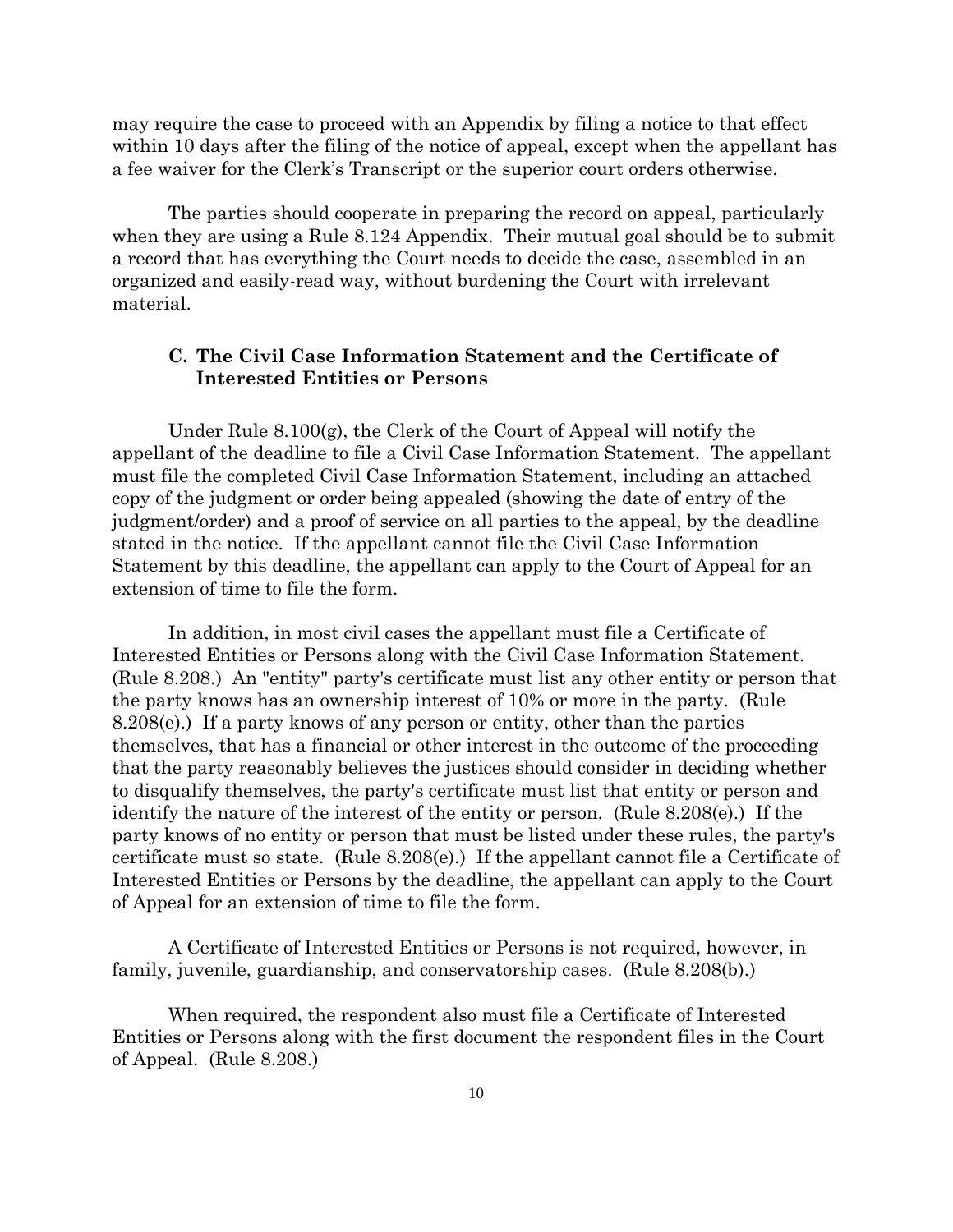**The failure to timely file a Civil Case Information Statement or a Certificate of Interested Entities or Persons may result in the dismissal of the appeal.**

## **D. Briefing**

### **1. The basic timetable**

Rule 8.212(a) states the deadlines for filing briefs:

- (1) An appellant must serve and file its opening brief within:
	- (A) 40 days after the record—or the reporter's transcript, after a rule 8.124 election—is filed in the reviewing court; or
	- (B) 70 days after the filing of a rule 8.124 election, if the appeal proceeds without a reporter's transcript.
- (2) A respondent must serve and file its brief within 30 days after the appellant files its opening brief.
- (3) An appellant must serve and file its reply brief, if any, within 20 days after the respondent files its brief

If a party fails to timely file an appellant's opening brief or a respondent's brief, the Clerk of the Court of Appeal will notify the party by mail that the brief must be filed within 15 days after the notice is mailed and that, if the party fails to comply, the Court may impose one of the following sanctions:

- (1) If the brief is an appellant's opening brief, the court may dismiss the appeal;
- (2) If the brief is a respondent's brief, the court may decide the appeal on the record, the opening brief, and any oral argument by the appellant.

The Court may reject a late reply and proceed to oral argument and decision without considering it.

Cross-appeals are governed by Rule 8.216, which dictates the briefing schedule and contents of the briefs.

## **These deadlines all run from the date the record and briefs are filed, with no extension for service by mail.**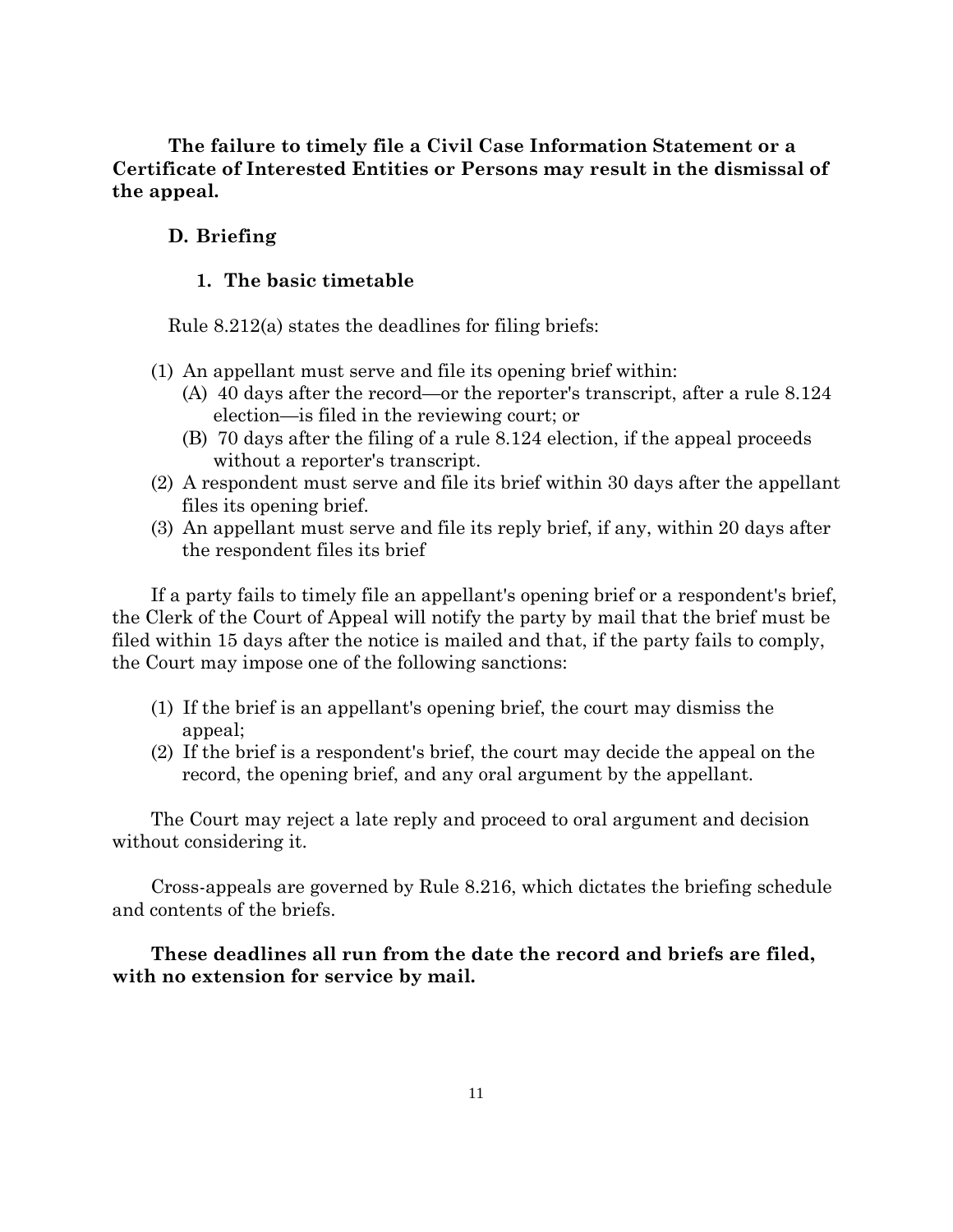#### **2. Extensions of time**

The parties can agree ("stipulate") to limited extensions of time for filing their briefs, and the Court can grant extensions on application. (Rule 8.212(b).) The Court prefers that parties stipulate to extensions if they are needed and justified under the factors set forth in Rule 8.63.

The maximum extension by stipulation is 60 days for each brief, and the parties must file the stipulation before the brief is due. (Rule  $8.212(b)(1)$ .) If there is no stipulation, or if the parties have already stipulated to the full 60-day period, the party seeking an extension must apply to the Court.

Applications for extensions should be served on all parties and must include a declaration stating that the party was unable to obtain—or that it would have been futile to seek—a stipulation, or that the parties have already stipulated to the maximum 60-day period. (Rules 8.60(c), 8.212(b)(3).) The application must also provide good reasons for the extension; Rule 8.63 lists relevant factors. A form application for an extension of time is available in the "Forms" section of the Court's website at:<http://www.courts.ca.gov/documents/2DCA-04.pdf>

If you use this form, you may wish to provide an attachment that details the reasons for the extension.

In the Second Appellate District, you need to file only the original application for an extension of time (and serve copies on the other parties). (See Local Rule 5; keep in mind that other districts may have different filing requirements for extension applications.) The Clerk will mail notice of ruling to all parties.

**Counsel must notify their clients of all stipulations and applications for extensions, and must provide the Court with evidence that they have done so. (Rule 8.60(f).)**

#### **3. Technical requirements**

**(a) Content.** The appellant's opening brief must state the nature of the action; state the relief sought in the trial court; identify the judgment or order appealed from; demonstrate that the judgment or order is appealable; and provide a summary of the significant facts and procedure limited to matters in the record. (Rule 8.204(a).)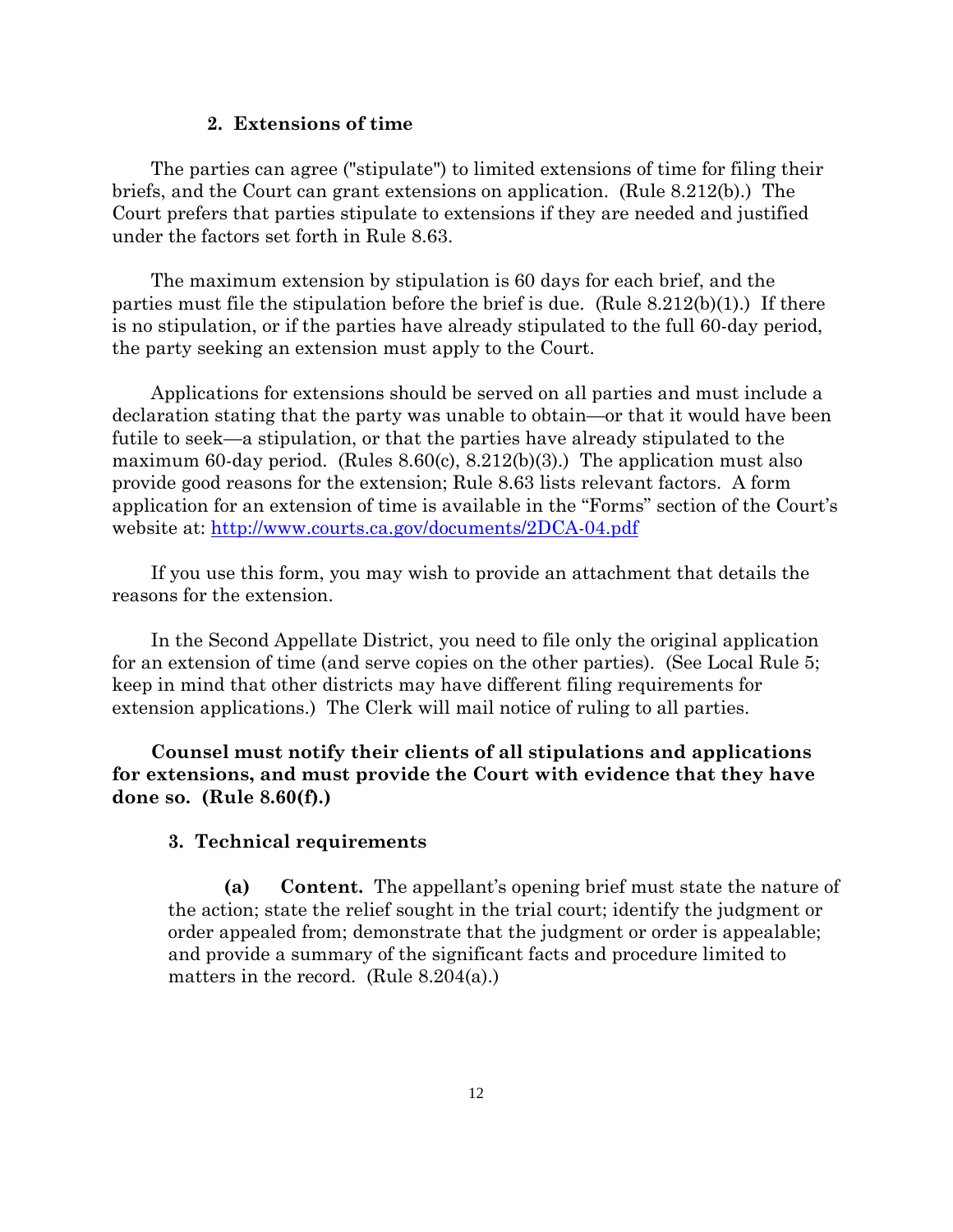**(b) Citing the record. The** statement of any factual or procedural matter in any brief must be followed by a reference to the pages of the record that support the statement. For example:

Jones left his house "early in the morning" (Reporter's Transcript ("RT") 485) and followed his usual route to work (RT 490). Although he testified that he looked both ways when he reached Fifth Street (RT 495), in a pretrial declaration received in evidence he swore that he looked only to the left (Clerk's Transcript ("CT") 150).

or

In a special verdict, the jury found that Brown held an easement (Joint Appendix ("JA") 345), but that she had abandoned it (JA 346). The trial court entered judgment for Green (JA 360), who served notice of entry of judgment on May 10, 2001 (JA 365).

In an appeal from a summary judgment, a brief's statement of facts should cite both the statements of undisputed/disputed facts and the underlying evidence.

## **Ordinarily, you may not rely on anything that does not appear in the record on appeal.**

**(c) Citing legal authorities.** Each legal proposition in a brief should be supported by an *accurate* citation to a statute, decision, or other legal authority (such as a treatise or law review article). The citation should include the specific pages containing the language or reasoning you rely on. For example:

As the California Supreme Court has observed, "Standing alone, a conspiracy does no harm and engenders no tort liability." (*Applied Equipment Corp. v. Litton Saudi Arabia Ltd.* (1994) 7 Cal.4th 503, 511.)

You should not rely solely on the research you did before the appeal. There may be new cases, and a fresh look at the applicable authorities is always valuable.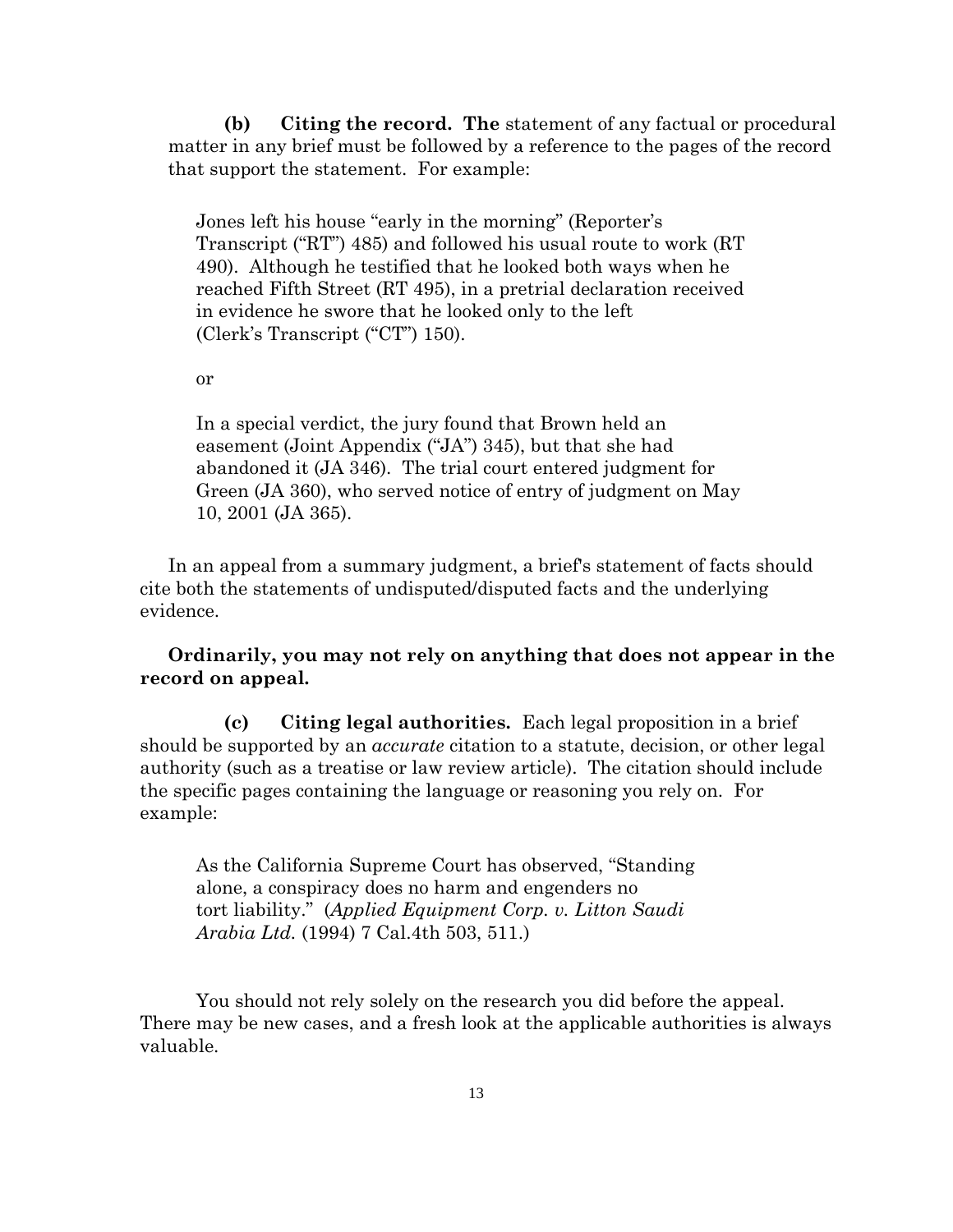Briefs should be concise but comprehensive. You must cover all relevant points, because the failure to raise a particular contention waives it (meaning you cannot raise it later). However, you should remember that not every possible issue has merit and that some issues should be discarded, such as those that plainly will not affect the outcome of the appeal. Careful issue selection is an important part of skillful appellate advocacy.

You should try to get your points across without being verbose or redundant, and you should always remember that appellate practice is fundamentally different from trial practice. Your audience is the Court, not a jury charged with weighing the evidence. The sole concern of the appellate justices is to identify error and determine whether there was prejudice. **The most effective briefs are those that present their arguments concisely.**

**(d) Format**. Except in family, juvenile, guardianship, and conservatorship cases, the appellant's opening brief and the respondent's brief must include a Certificate of Interested Entities or Persons that appears immediately after the front cover of the brief. (Rule 8.208(b),  $(d)(1)$ .) (The appellant has already filed a Certificate of Interested Entities or Persons along with the Civil Case Information Statement, and the respondent may have filed one as well, but the rules require another one at the beginning of the appellant's opening brief and the respondent's brief.)

Following the party's Certificate of Interested Entities or Persons, the appellant's opening brief and the respondent's brief must contain a table of contents and a table of authorities. (Rule  $8.204(a)$ .) An appellant's reply brief, which does not require a Certificate of Interested Entities or Persons, begins with the table of contents and the table of authorities. (Rule 8.204(a).)

After the tables, appellant's opening briefs and respondent's briefs customarily contain a short introduction; a statement of facts and procedural history; a discussion of the applicable law as it relates to the pertinent facts; and a conclusion. Each topic must appear under "a separate heading or subheading summarizing the point." (Rule  $8.204(a)(1)$ .) The format of the appellant's reply brief is similar, but the reply brief generally does not require another statement of facts and procedural history. If there is a cross-appeal, the parties must propose, and the Court will order, a briefing sequence. (Rule 8.216(a).)

Although no rule requires a particular citation style, it is useful to follow the California Style Manual (4th ed. 2000). California state courts generally follow this manual.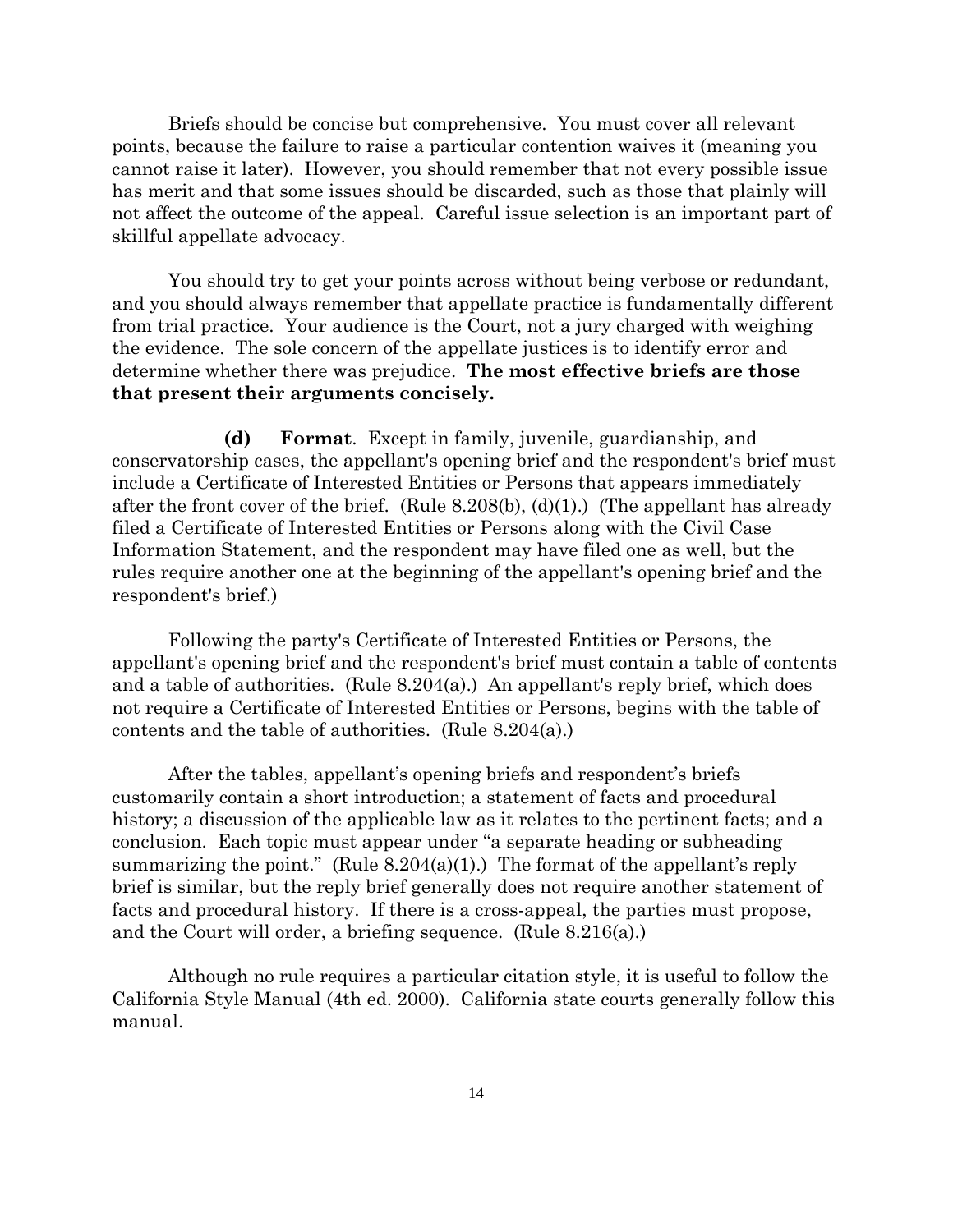Briefs must have the colored covers specified by the rules—green for the appellant's opening brief, yellow for the respondent's brief, and tan for the appellant's reply brief. (Rule 8.40(b).) Plastic covers are not allowed.

Generally, the cover must include the name, mailing address, telephone number, fax number (if available), e-mail address (if available), and California State Bar number of each attorney filing or joining in the document, or of the party if he or she is unrepresented. However, if more than one attorney from a law firm, corporation, or public law office is representing one party and is joining in the document, the name and State Bar number of each attorney joining in the document must be provided on the cover. The law firm, corporation, or public law office representing each party must designate one attorney to receive notices and other communication from the Court by placing an asterisk before that attorney's name on the cover and must provide the contact information specified above for that attorney. Contact information for the other attorneys from the same law firm, corporation, or public law office is not required but may be provided. (Rule 8.40(c).)

The cover must also include the title of the brief (for example, Appellant's Opening Brief); the title, trial court number and Court of Appeal number of the case; the name of the party that each attorney on the brief represents; and the name of the trial court and of each participating trial judge. (Rule 8.204(b)(10).)

Briefs that are produced on a computer may not, without Court permission, exceed 14,000 words, including footnotes. The brief must include a certificate stating the number of words used in the brief. You can rely on your computer's word-count program in preparing the certificate, but make sure that the program counts footnotes. (Rule  $8.204(c)$ .) The type size, including footnotes, must not be smaller than 13-point with a conventional font (e.g., Times New Roman, Arial). Briefs must be prepared on plain white  $8\frac{1}{2} \times 11$  paper. (Rule 8.204(b).) There are special requirements for typewritten briefs. (Rule 8.204(b)(11).)

**(e) Attachments.** A party filing a brief may attach copies of exhibits or other materials **in the appellate record** or copies of relevant local, state, or federal regulations or rules, out-of-state statutes, or other similar citable materials that are not readily accessible. These attachments must not exceed a combined total of 10 pages, but on application the presiding justice may permit additional pages of attachments for good cause. (Rule 8.204(d).) If there is a particularly important exhibit in the appellate record—for instance, a contract, a photograph, or a property plot plan—you should consider attaching it to your brief.

(f) **Filing and service.** You must file the original brief plus four copies in the Court of Appeal – unless, under the Second District's Local Rule 7, you submit an electronic copy of the brief to the Court of Appeal. Under Local Rule 7, a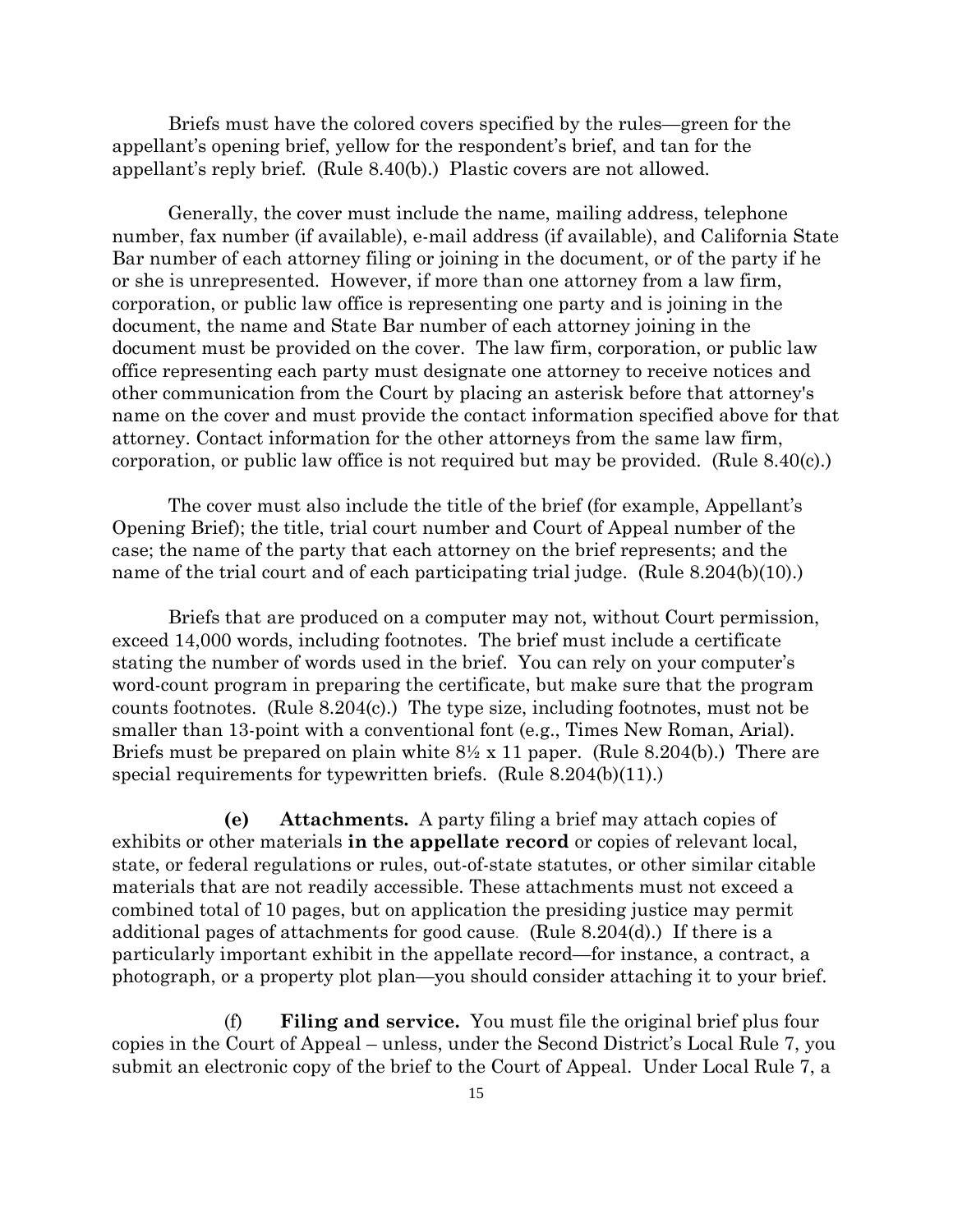party submitting an electronic copy of a brief is required to file an original and only three paper copies. A party that does not submit an electronic copy of its brief (and therefore must file four paper copies) is required to submit one of the four copies **scan-ready** at the time of filing. "Scan-ready" means the document is unbound.

You must file a proof of service showing service of your brief on opposing counsel and the trial court. The proof of service must also show service on the California Supreme Court of either one electronic copy (as specified in Rule 8.212(c)) or four paper copies. Submission of an electronic copy of the brief will satisfy the requirement of serving the California Supreme Court. When a copy of a civil brief is submitted electronically to the Court of Appeal, a copy is automatically sent to the California Supreme Court and there is no need to submit a separate e-copy to the Supreme Court.

### **4. Common pitfalls**

- **Failing to cite the record or relying on material that is not part of the record.** As noted above, you must support all statements of factual or procedural matters with citations to the record. You may, however, ask the Court to take **judicial notice** of legislative history and a few other types of information. This requires a formal motion to the Court, which must include a copy of the material of which you request judicial notice. (See Rule 8.252(a).)
- **Ignoring the standard of review.** Identify the correct standard of review for each issue you discuss in your brief, and be sure to apply it correctly. This tells the Court that you understand your case and, more importantly, helps you frame your legal arguments correctly.
- **Waiver**. You must be sure the issues you want to raise were preserved for appeal. For example, the Court of Appeal ordinarily will not consider a challenge to the admission of evidence unless trial counsel or a self-represented litigant made a timely objection. Remember that the failure to address a material issue in a brief may be treated as a waiver.
- **Overlooking prejudice.** No court proceeding is perfect, and errors do not require reversal unless they were prejudicial. An appellant's opening brief therefore must not only identify trial court error but also show prejudice—that is, why it is probable that, without the error, the result would have been different. Conversely, a respondent's brief can acknowledge or assume that error occurred, but argue that the error was not prejudicial.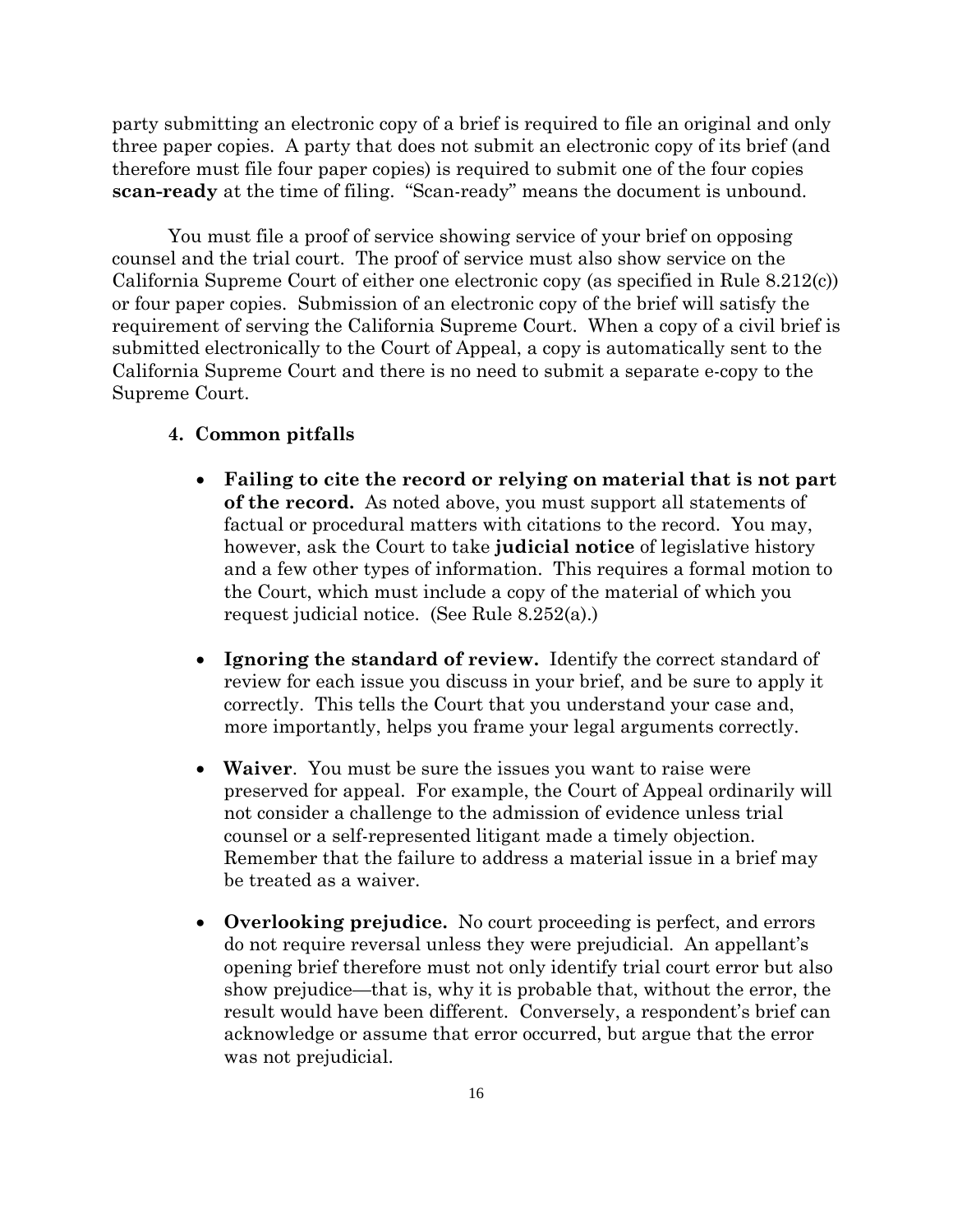- **String cites.** One or two cases are usually enough support for a basic legal proposition. String citations—multiple cases with no discussion of their relevance—are rarely useful.
- **Improper citation of unpublished decisions.** Do not cite California opinions that are not certified for publication under Rule 8.1105 or Rule 8.1110. (Rule 8.1115.) If the California Supreme Court grants review of a Court of Appeal opinion, the opinion is automatically vacated and cannot be cited unless the Supreme Court orders otherwise.
- **Improper tone.** Never personally attack an opponent, opposing counsel, or a judge. Name-calling and invective are never appropriate in legal writing, particularly in an appellate brief. They detract from the merits of your appeal, and may well offend the Court.
- **Failure to proofread.** Read, re-read and re-read again to make sure spelling, grammar and citations are correct.
- **Not clearly telling the Court what you want it to do.** As the appellant, do you want the Court of Appeal to order a retrial on all issues, a retrial on only some of the issues, or entry of judgment in your favor with no retrial? Depending on the nature of your case and the issues you raise, you may need to provide legal support for the result you request.

## **5. What if the Clerk rejects a document?**

The Clerk may reject a document for a number of reasons, such as:

- Failing to serve or improperly serving opposing counsel, the Superior Court, or the Supreme Court
- Failing to serve parties with extension stipulations and applications
- Omitting an original signature when one is required
- Presenting a brief that exceeds the word-count limit without an application for permission to file an oversized brief
- Submitting an insufficient number of copies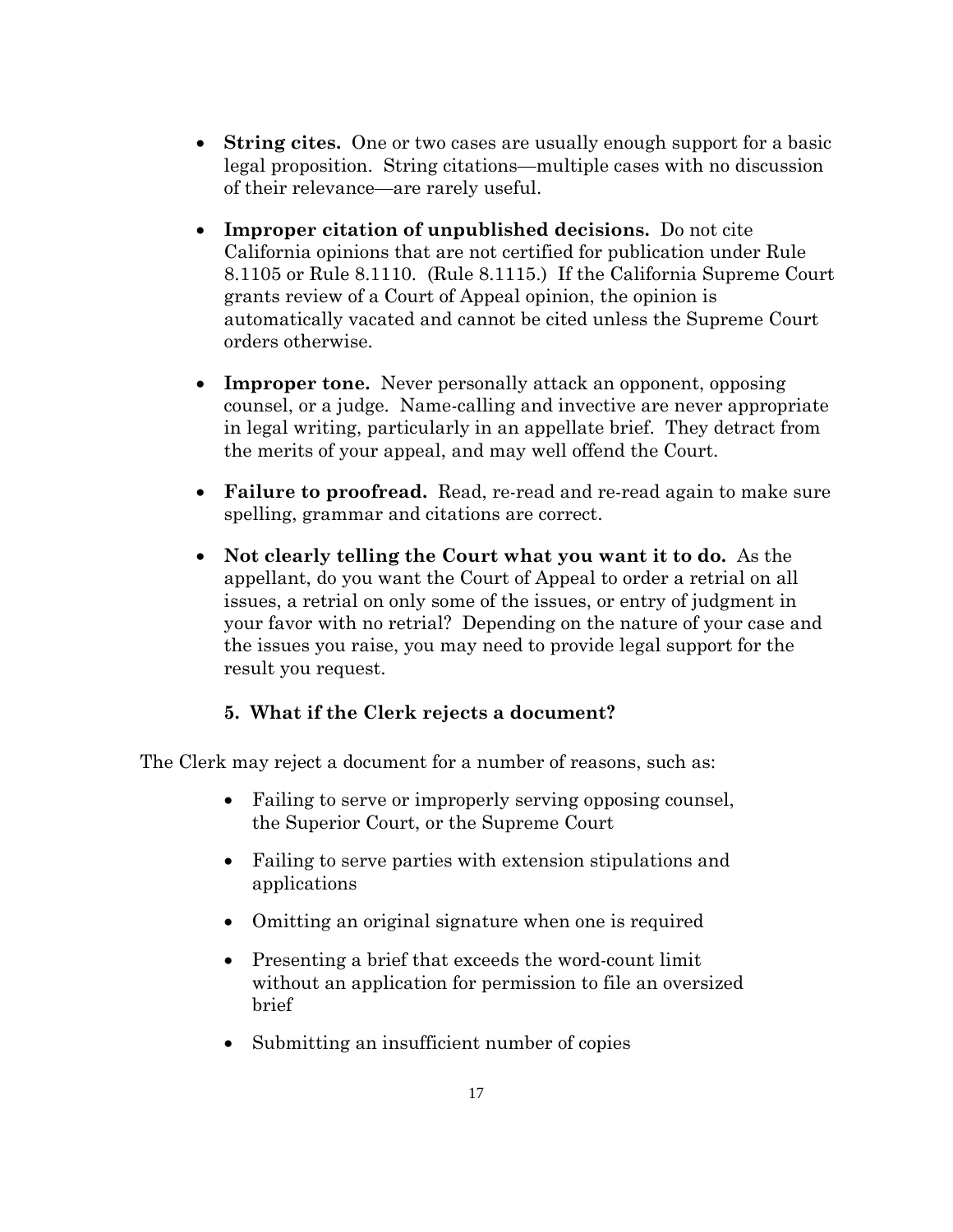- Failing to include an attorney's California State Bar number
- Failing to include a proposed order with a motion or application

The Clerk will usually give a reason for the rejection. Fix the problem and file the corrected document within the time allowed. You may have to file a motion for relief from default. Call the Clerk's Office if you have questions.

## **V. ORAL ARGUMENT AND DECISION**

#### **A. Scheduling**

The Court of Appeal usually schedules oral argument within a few months after briefing is complete. When the Court notifies the parties, it may ask for a time estimate for the argument. While the rules allow a maximum of 30 minutes per side (Rule 8.256(c)), effective arguments can often be made in a few minutes. Usually only complex cases require lengthy argument. A failure to timely respond to the notice of oral argument may be treated as a waiver of argument.

## **You should notify the Court immediately of any scheduling conflict.**

#### **B. Preparing for argument**

**Update your legal authorities.** If any authorities cited in the briefs are no longer valid or you discover new authorities you wish to rely on, notify the Court and all opponents in writing before the argument. This is particularly important if you want to cite the new authorities at oral argument.

**Review the record, the arguments and the key authorities.** Since you never know what may interest the Court, you must be conversant with every aspect of the case.

**Carefully prepare your key points and anticipate questions from the Court.** You should have a clear idea about the points you want to make. You should also try to anticipate questions by the Court and arguments by your opponent, and prepare responses to them. You should not write out a prepared statement.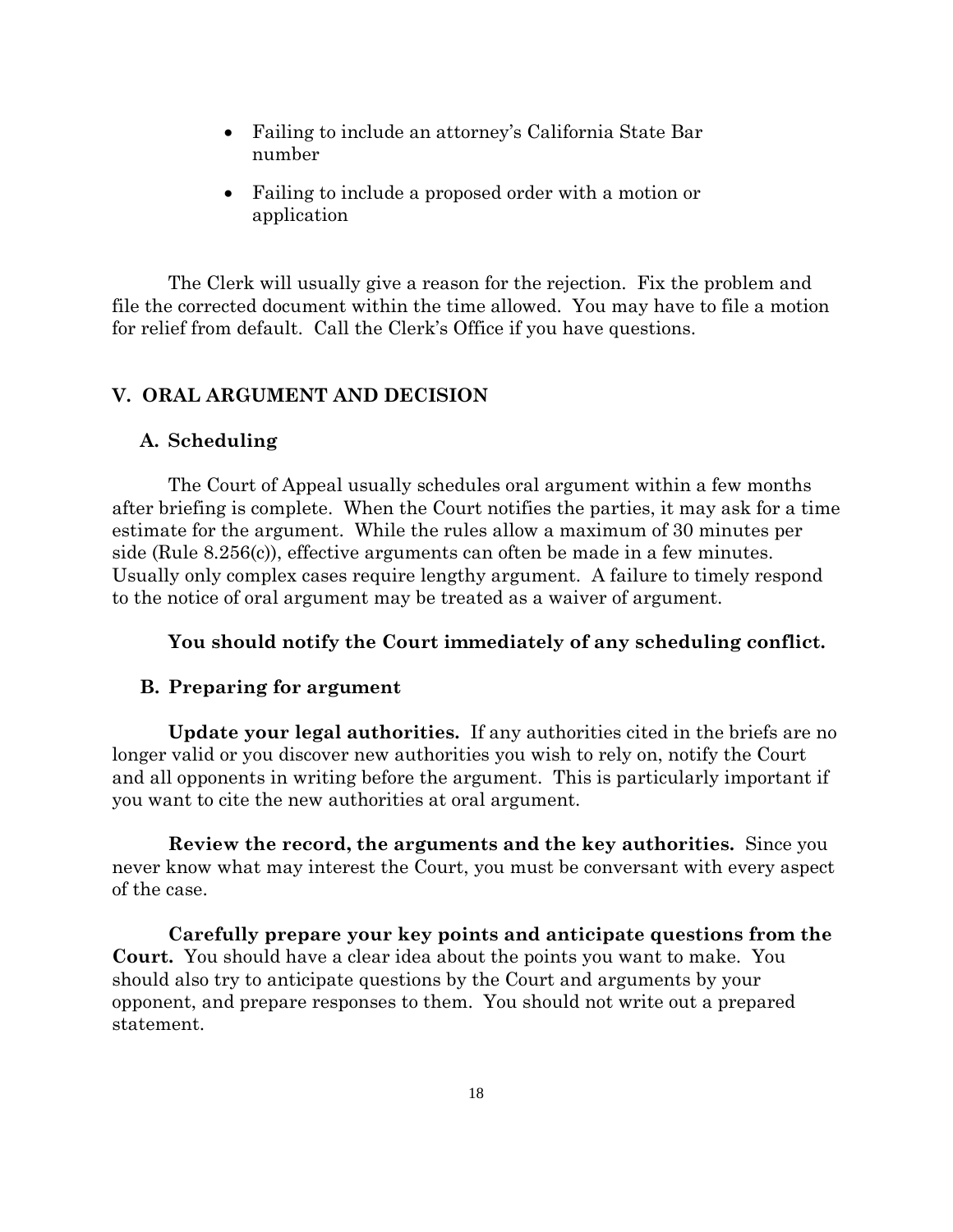**Organize your materials**. It is a good idea to prepare an outline for easy reference to the points you want to make. If there are key authorities or key aspects of the record that are likely to come up, you may find it useful to have copies of relevant pages organized for easy access.

#### **C. Participating in argument**

**Where to go.** For appeals heard in all divisions of the Second Appellate District except for Division Six (which is in Ventura County), the courtroom is on the third floor of the Ronald Reagan State Building, 300 South Spring Street in downtown Los Angeles. The cafeteria on the second floor is open to the public. Restrooms are on the ground floor opposite the public elevators in the north side of the building and outside the cafeteria on the second floor.

**Checking in.** Arrive before the scheduled time. After passing through a security station, you will find a schedule of the day's arguments, or the "calendar," on a table in the anteroom outside the courtroom. This sometimes identifies the three justices who will hear your case. On the same table, you will also find checkin slips, to be filled out by the person who will argue the case. The clerk inside the courtroom collects these slips.

**Electronic devices.** Electronic devices such as cell phones, laptops, iPads or other tablets are not permitted in the Court of Appeal's courtrooms, except by prior approval upon written request. Requests to bring an electronic device to the courtroom must be made in writing, show good cause, and be submitted in advance of the calendar date to the Division that will be presiding. Electronic devices (other than assisted listening devices) will be permitted only if the request is granted.

**Calling the calendar.** Each division calls the calendar a little differently. The Court may simply call the first case the justices wish to hear, or it may "call the calendar"—read the list of cases and ask counsel for appearances and time estimates. If the Court calls the calendar, stand and identify yourself and the party you represent and, if asked, state your time estimate.

Typically, the cases with the shortest time estimates will be heard first. In those divisions that ask for time estimates on the argument request form, the calendar will usually list the cases in the order in which they will be called.

**Presenting argument.** When the Court calls a case for argument, the appellant's counsel (or self-represented appellant) should go directly to the lectern, and the respondent's counsel (or self-represented respondent) should take a seat at the counsel table to the right of the lectern. Clients must remain in the audience. If there are more than three justices on the bench, the Presiding Justice will usually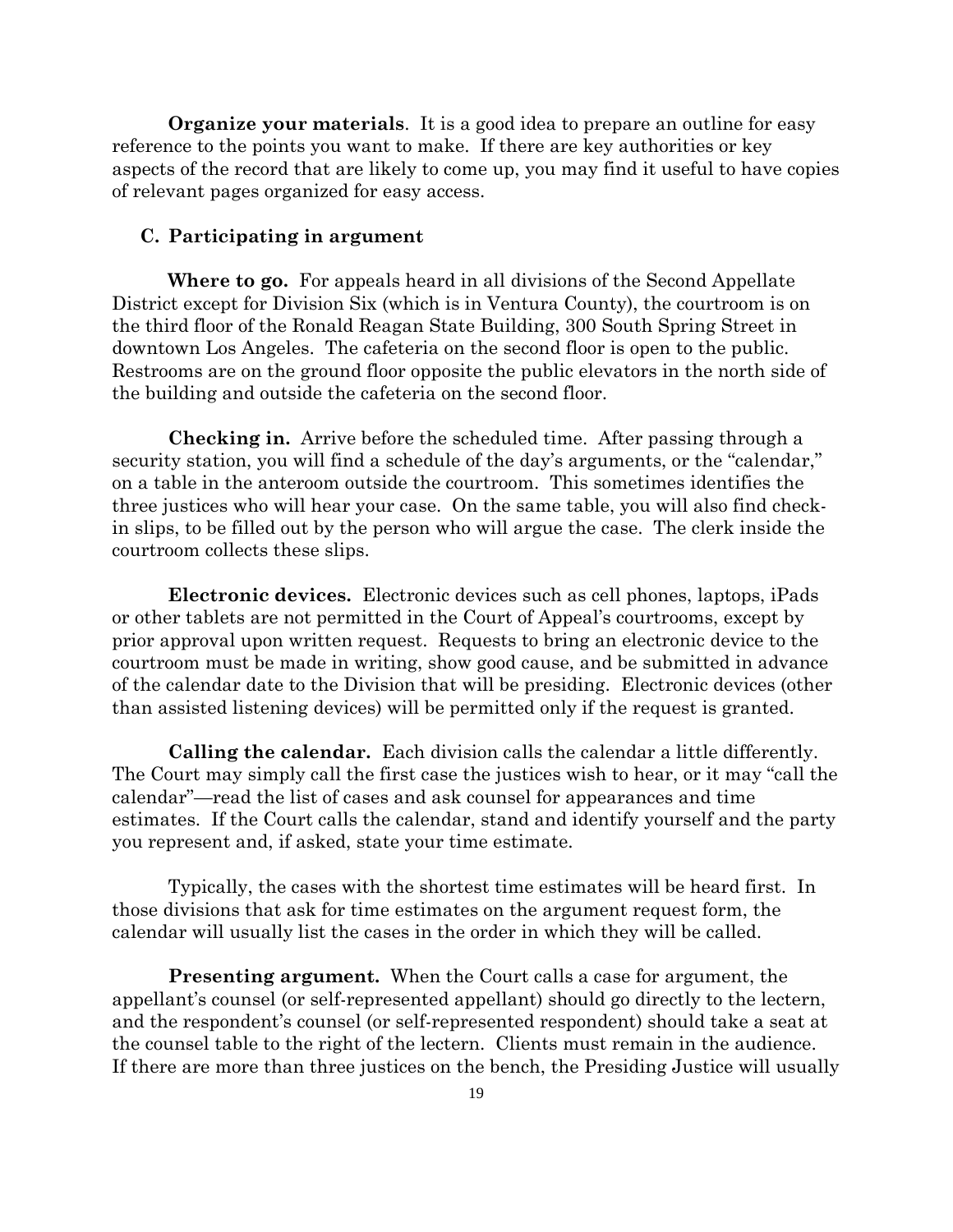identify the three hearing the case. The appellant should then state his or her appearance and proceed. If as the appellant you want to reserve time for rebuttal, you should advise the Court; failing to do so may deprive you of an opportunity for rebuttal.

The justices will have reviewed the parties' briefs, and you should assume that they are familiar with the case. You should highlight the pivotal issues in a conversational manner, and you should not read a prepared statement. Maintain eye contact. Avoid excessive rhetoric. If a Justice asks a question, stop your presentation and answer as directly as possible. If you do not know the answer, say so. If the question seems significant, ask for permission to address it in a letter brief to be filed shortly after argument.

The respondent should address the appellant's key points, and may want to address questions that the Court posed to the appellant.

The appellant's rebuttal is limited to replying to the respondent's arguments; this is not an opportunity to present new arguments.

If the Presiding Justice says that your time has expired, stop speaking. However, if you are the middle of making a point, you may ask for permission to complete it.

#### **D. Decision**

At the conclusion of oral argument, the Court will take the case under submission, and it will ordinarily file its decision within three months. The Clerk will mail a copy to counsel and to self-represented parties. You can request email notification of the filing of the decision through the Court's website. The decision will be stamped with its filing date, and it will say whether the Court has certified it for publication under Rule 8.1105. Both published and unpublished decisions are available on the Court's website. The decision ordinarily becomes final as to the Court of Appeal 30 days after filing, which means that the Court of Appeal loses jurisdiction to modify the decision or certify it for publication.

**The filing date of the Court's decision is important because several deadlines run from it**.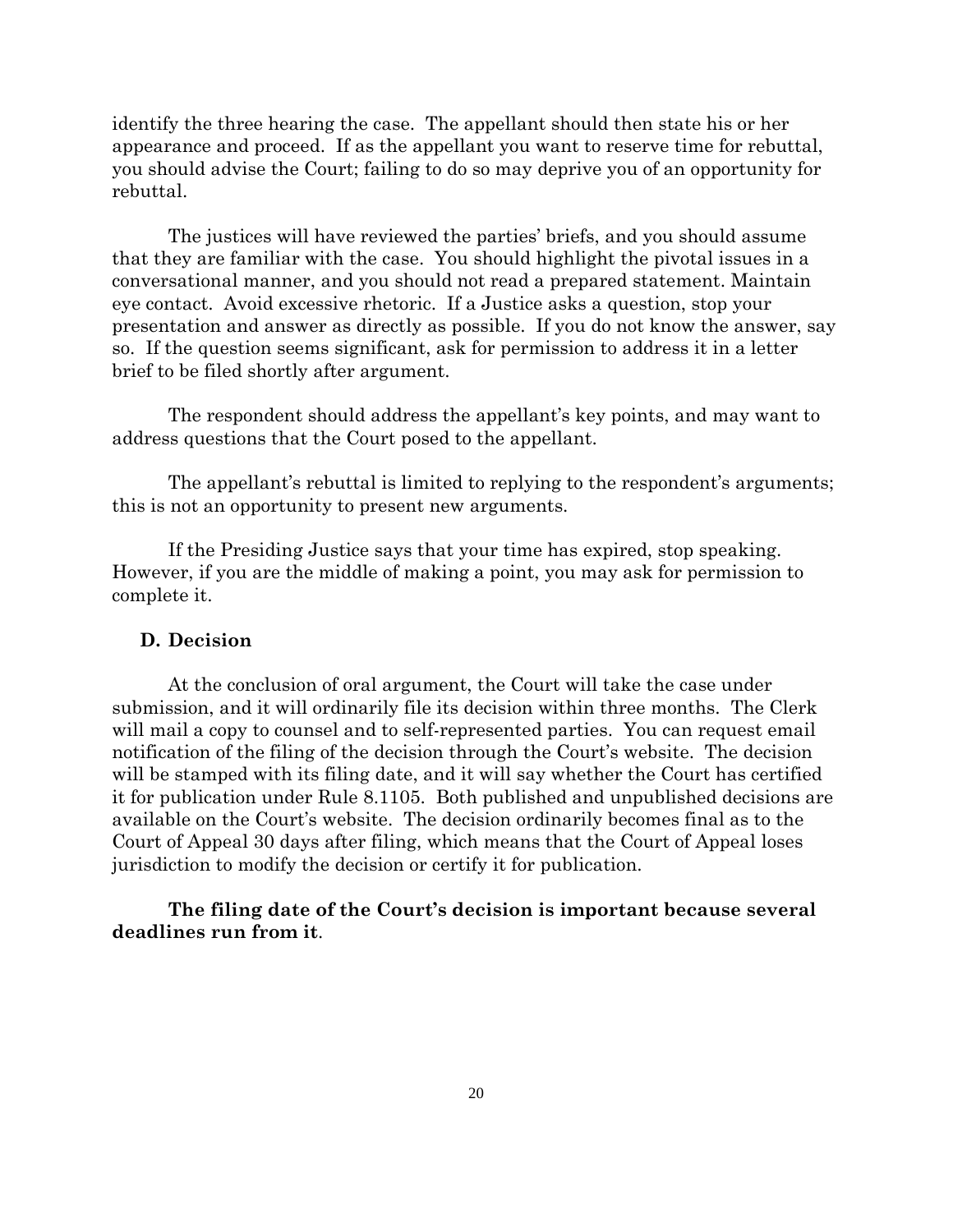#### **VI. PETITIONS FOR REHEARING**

#### **A. Should you seek rehearing in the Court of Appeal?**

In most cases, probably not. The grounds for rehearing are extremely limited, such as where there is an omission or misstatement of a material issue or a material fact (it is not enough that a decision does not address every point a party raised, or makes a minor mistake of fact), or where the directions to the trial court are unclear, incomplete, or impractical. In addition, Government Code section 68081 requires a rehearing when the decision is "based upon an issue which was not proposed or briefed by any party to the proceeding."

You should consult practice guides to evaluate whether a rehearing petition is appropriate or necessary to preserve issues for possible Supreme Court review.

### **B. Deadlines**

A petition for rehearing in the Court of Appeal must be filed and served within 15 days after the date the decision is filed. (Rule 8.268(b).) An answer to the petition may be filed only if the Court requests one. (Rule 8.268(b).) The answer, if any, must be filed and served within 8 days after the filing of the Court's order requesting an answer (unless the Court orders otherwise). (Rule 8.268(b).) Since the Court of Appeal cannot extend the 30-day period during which it retains jurisdiction, it can grant only very short extensions of time to file a petition for rehearing or an answer to a petition. These deadlines run from the filing date of the opinion; there is no extension for mailing.

#### **C. Considerations in preparing the petition and answer**

**Petition.** A rehearing petition is not an opportunity to reargue the entire case, nor is it an opportunity to raise new issues (other than a recent change in the law). Focus on the specific, narrow ground for rehearing and explain why rehearing is necessary.

A respectful tone is essential. You must identify the Court's mistake and explain why it is important without berating or insulting the Court. Keep the petition short. The Court is familiar with the case and does not need a lengthy reiteration of the facts or the law.

**Answer**. If the Court requests an answer, keep it as short as possible. Respond to the points raised in the petition and avoid rearguing your briefs.

**Format**. Use the same format as any other appellate brief. The cover of the petition should be orange; the cover of the answer, blue. (Rule 8.40(b).)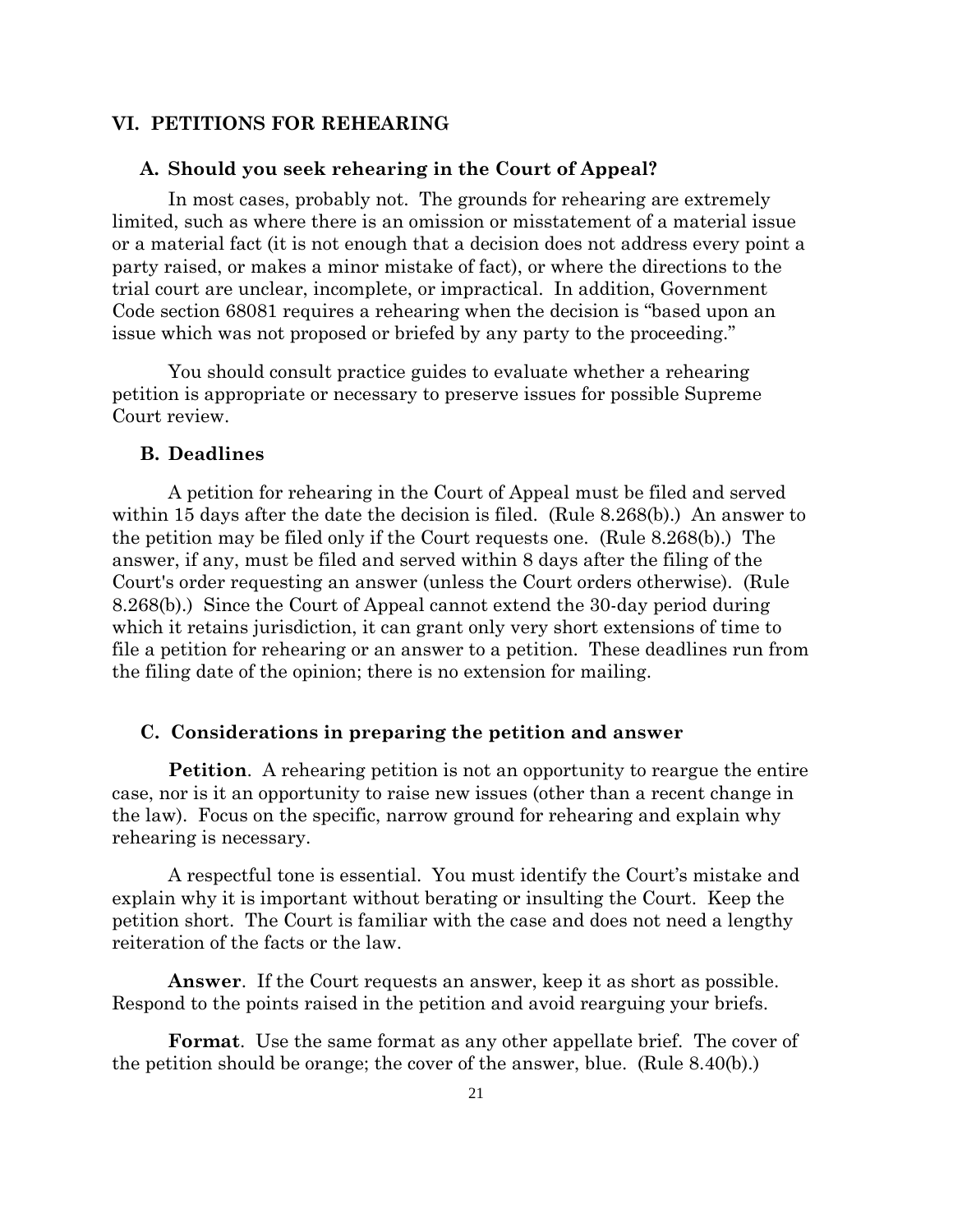**Filing and service**. You must file the original petition for rehearing (or answer to petition for rehearing) plus four copies in the Court of Appeal – unless, under the Second District's Local Rule 7, you submit an electronic copy of a petition for rehearing (or answer to petition for rehearing) to the Court of Appeal. Under Local Rule 7, a party submitting an electronic copy of a petition for rehearing (or answer to petition for rehearing) is required to file an original and only three paper copies. A party that does not submit an electronic copy of its petition (or answer) (and therefore must file four paper copies) is required to submit one of the four copies **scan-ready** at the time of filing. "Scan-ready" means the document is unbound.

You must file a proof of service showing service of your petition for rehearing (or answer to petition for rehearing) on opposing counsel and the trial court. The proof of service must also show service on the California Supreme Court of either one electronic copy (as specified in Rule 8.212(c)) or four paper copies. Submission of an electronic copy of the petition (or answer) to the Court of Appeal will satisfy the requirement of serving the California Supreme Court. When a copy of a petition (or answer) is submitted electronically to the Court of Appeal, a copy is automatically sent to the California Supreme Court and there is no need to submit a separate e-copy to the Supreme Court.

### **D. Ruling.**

If the Court of Appeal does not rule on a petition for rehearing before the decision becomes final (30 days after filing in most cases), the petition is deemed denied. If the Court does rule, it can deny the petition, deny it with a modification of the decision, or grant it. If the Court grants the petition, ordinarily there will be no further briefing or oral argument; the Court will issue a new decision in due course.

If the Court modifies the decision, it will state whether the modification effects a change in the judgment. If there is a change in the judgment, the 30 day finality period restarts as of the date of the modification.

### **VII. POST-DECISION PROCEEDINGS**

#### **A. Review by the California Supreme Court**

Supreme Court review is beyond the scope of this pamphlet. Keep in mind, however, that if the Court of Appeal's decision presents a proper ground for review (see Rule 8.500(b)), you must file a petition for review in the Supreme Court within 10 days after the Court of Appeal's decision becomes final—that is, within 40 days after the Court of Appeal filed its decision, unless there has been a rehearing or a modification of the judgment that restarted the 30-day finality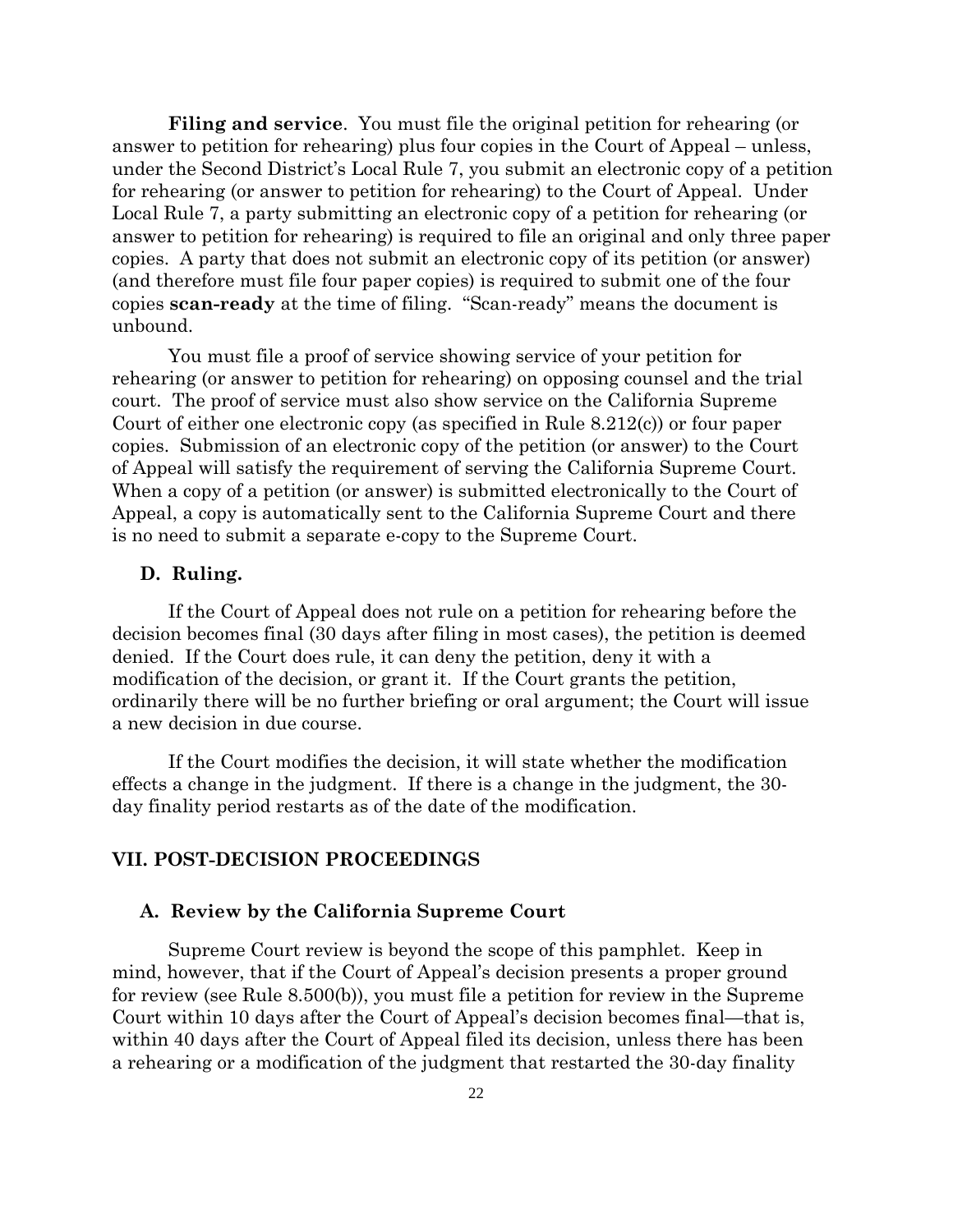period. (However, when the Court of Appeal's decision is final immediately, you have only 10 days to file a petition for review.)

### **B. Remittitur**

Once all proceedings in the Court of Appeal and Supreme Court have concluded, the Clerk issues a remittitur. This is a document the Court of Appeal sends to the trial court, notifying it that the Court of Appeal's decision is final. The remittitur reiterates the disposition and specifies which party, if any, is entitled to recover its costs on appeal. Ordinarily, the remittitur is issued after expiration of the time within which the Supreme Court can grant review. If the Supreme Court grants review, the remittitur will issue after the Supreme Court's decision becomes final. Once the remittitur is issued, the trial court reacquires jurisdiction of the case.

### **C. Recovering costs on appeal**

The Court of Appeal usually requires the losing party to pay the prevailing party's costs on appeal, but it has discretion to make any (or no) award, to apportion the costs, or to defer the award for decision by the trial court at the conclusion of the case. The Court of Appeal's determination is binding on the trial court.

Rule 8.278(d) describes the few items recoverable as costs. They include the cost of preparing an appendix or purchasing a clerk's transcript; the cost of the reporter's transcript; the cost of obtaining an appeal bond; and filing and service costs.

The party entitled to costs must file and serve a verified cost memorandum in the trial court within 40 days after the Clerk mails a notice of issuance of the remittitur. The party liable for costs may challenge specific items (but not the entitlement to costs) by making a motion to tax costs within 15 days after service of the cost memorandum.

#### **VIII. REPRESENTING YOURSELF**

### **A. General considerations**

If you represent yourself, you must comply with all of the rules discussed above. You are held to the same standards as parties represented by counsel, and should not expect to be treated differently.

For example, your briefs must follow the format discussed above. You must support all of your factual statements with citations to the record, and you must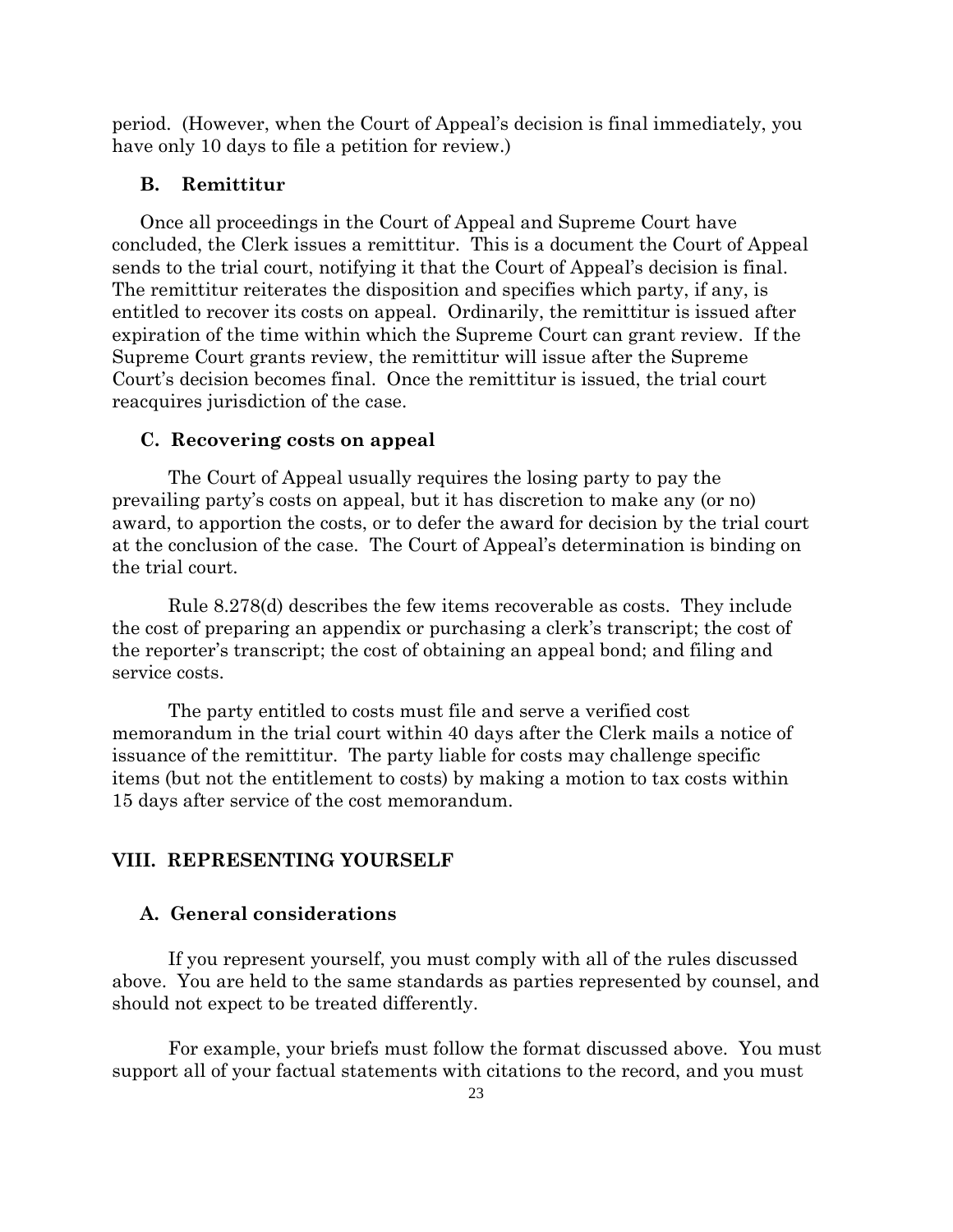support your legal arguments with citations to case law, statutes, or other legal authority (such as a treatise or law review article).

Although staff in the Clerk's Office of the Court of Appeal can answer some basic questions about the status of the appeal, they cannot practice law or give legal advice. Self-represented litigants should consider retaining counsel and possibly consulting an appellate specialist.

#### **B. The Public Counsel Appellate Self-Help Clinic**

A free self-help clinic operated by a non-profit legal services organization provides information about the many procedures, filings, and deadlines that unrepresented civil litigants in the Second Appellate District will encounter throughout the appeals process. Public Counsel, the public interest law office of the Los Angeles County and Beverly Hills Bar Associations, provides this walk-in clinic in the Settlement and Mediation Center of the Court of Appeal, located on the second floor of the Ronald Reagan State Building at 300 South Spring Street in downtown Los Angeles.

The clinic assists only unrepresented litigants in civil cases whose cases are on appeal or who want to appeal. Qualifying litigants are seen on a first-come, firstserved basis during clinic hours and are welcome to seek assistance at any stage of their appeal.

The clinic is normally open on Wednesdays and Fridays from 9:00 a.m. to 12:00 noon and 1:00 to 3:00 p.m. If you want to make sure the clinic will be open on the day you wish to attend, call Lisa Jaskol at (213) 830-7234 (the clinic number) or at (213) 385-2977 ext. 151 or email her at [ljaskol@publiccounsel.org.](mailto:ljaskol@publiccounsel.org)

The attorneys at this clinic will not be your lawyers. They cannot give legal advice and they cannot represent you in court.

## **IX. ADDITIONAL INFORMATION AND RESOURCES**

For more in-depth analysis and discussion of appellate issues and strategy, several outstanding resources are available at your local law library. They include Eisenberg, Horvitz & Wiener, Cal. Practice Guide: Civil Appeals & Writs (The Rutter Group); California Civil Appellate Practice (Cont.Ed.Bar); Kline & Richland, West's California Litigation Forms—Civil Appeals and Writs; 9 Witkin, Cal. Procedure: Appeal; California Appellate Practice Handbook, published by the San Diego County Bar Association.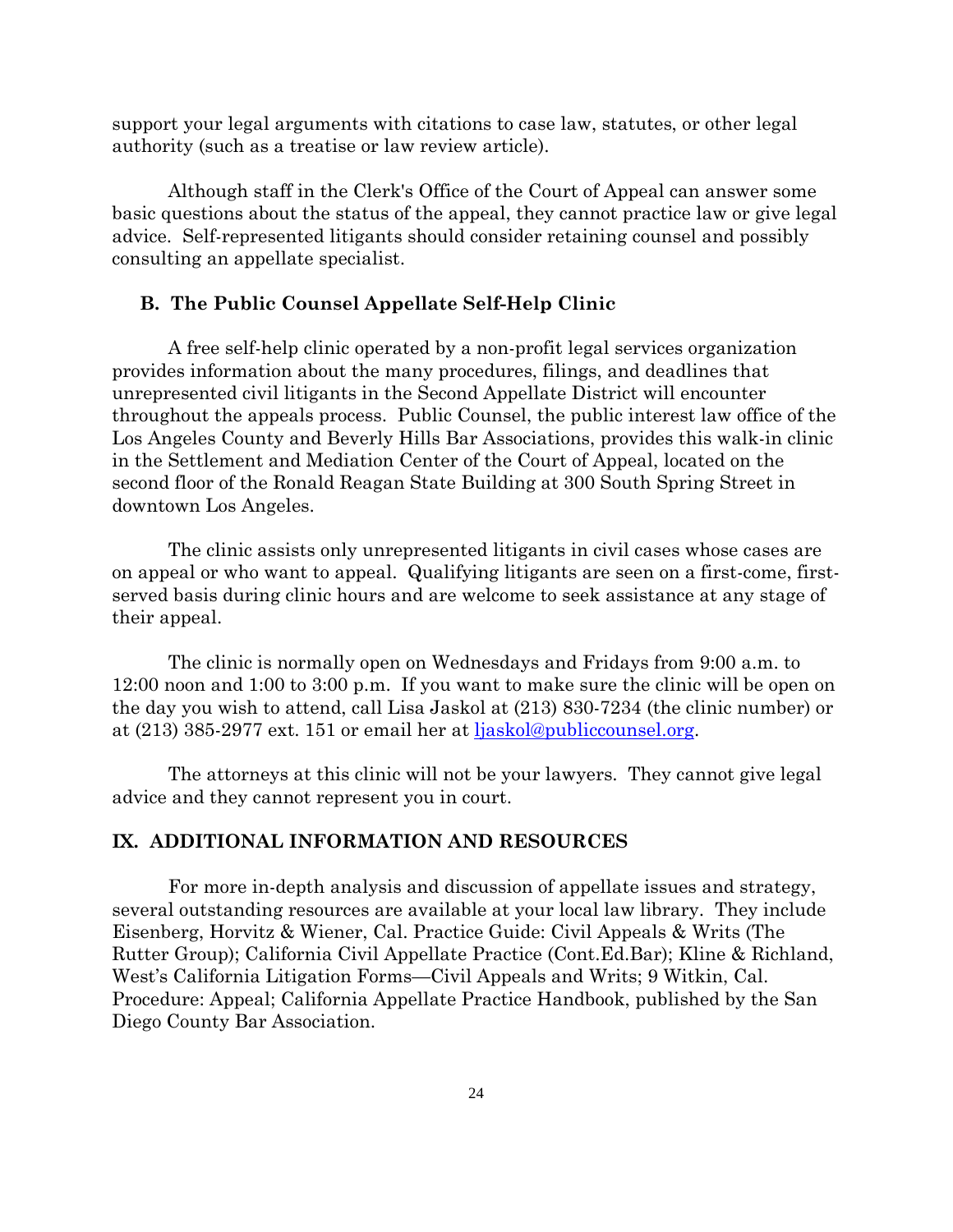You can find general information, local rules and forms at the Second District's website: http://www.courts.ca.gov/2dca.htm. This website also contains a "Self-Help Resources" page, including a manual titled Civil Appellate Practices and Procedures for the Self-Represented. This manual contains chapters explaining the major procedural steps in the appellate process.

In addition, the Second District's website allows you to check the status of your appeal. By clicking on "Search Case Information" and typing in your case number or name, you can see the online docket, a list of parties and lawyers, and other information. You can also sign up here for email notification about important events in your appeal.

You may call the Clerk's Office (213/830-7000) if you have a question. However, you should think through the question, know what information you need, and have your case number available (preferably the Court of Appeal number, but at least the superior court number). Remember that the Clerk's Office staff are not allowed to give legal advice.

## **The Appellate Courts Section of the Los Angeles County Bar Association**

This practice guide was first published in 2003 under the guidance of Practice Guide Subcommittee members: *Douglas J. Collodel, Chair, Sedgwick, Detert, Moran & Arnold LLP; Gina Calvelli, Judicial Attorney, Court of Appeal, Second Appellate District; Stuart B. Esner, Esner & Chang; Hall R. Marston, Sedgwick, Detert, Moran & Arnold LLP; Richard H. Nakamura, Jr., Morris, Polich & Purdy, LLP;* and Los Angeles County Bar Association Appellate Courts Committee Officers *Robin Meadow, Chair, 2001-2003, Greines, Martin, Stein & Richland LLP; Marilyn Alper, Vice-Chair, 2002-2003, Judicial Attorney, Court of Appeal, Second Appellate District; Lisa Perrochet, Secretary, 2001-2002, Horvitz & Levy LLP; George P. Schiavelli, Secretary, 2002-2003, Crosby, Heafey, Roach & May, Professional Corporation*. 2013 update: *Lisa Jaskol, Chair, Appellate Courts Section, 2012-2013, Public Counsel.*

#### **Los Angeles County Bar Association**

Administrative Offices: 1055 West Seventh Street, Suite 2700 Los Angeles, CA 90017-2577 Main Office Number: (213) 627-2727 Main Office Fax Number: (213) 833-6717